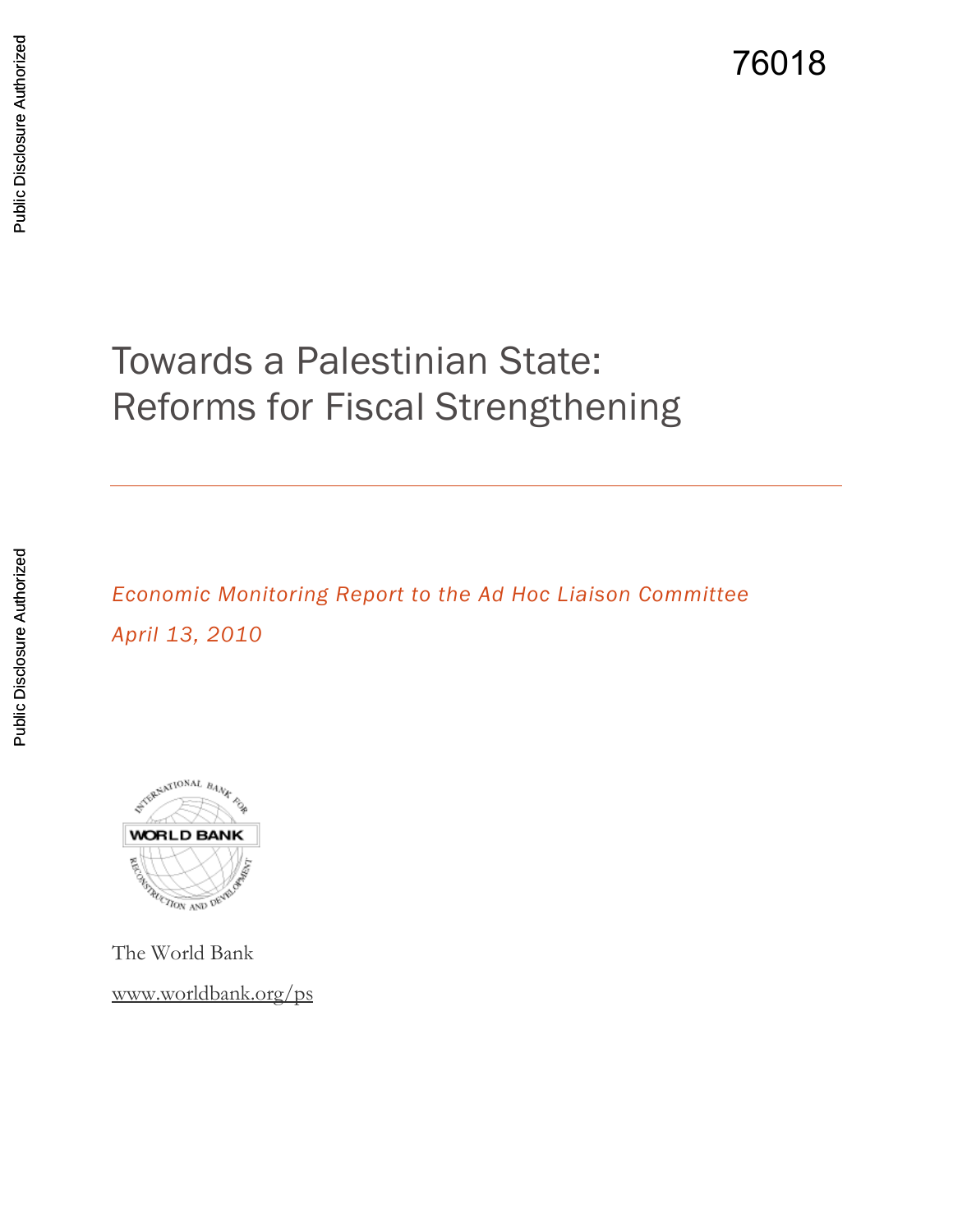# **Contents**

# **List of Figures**

### **List of Tables**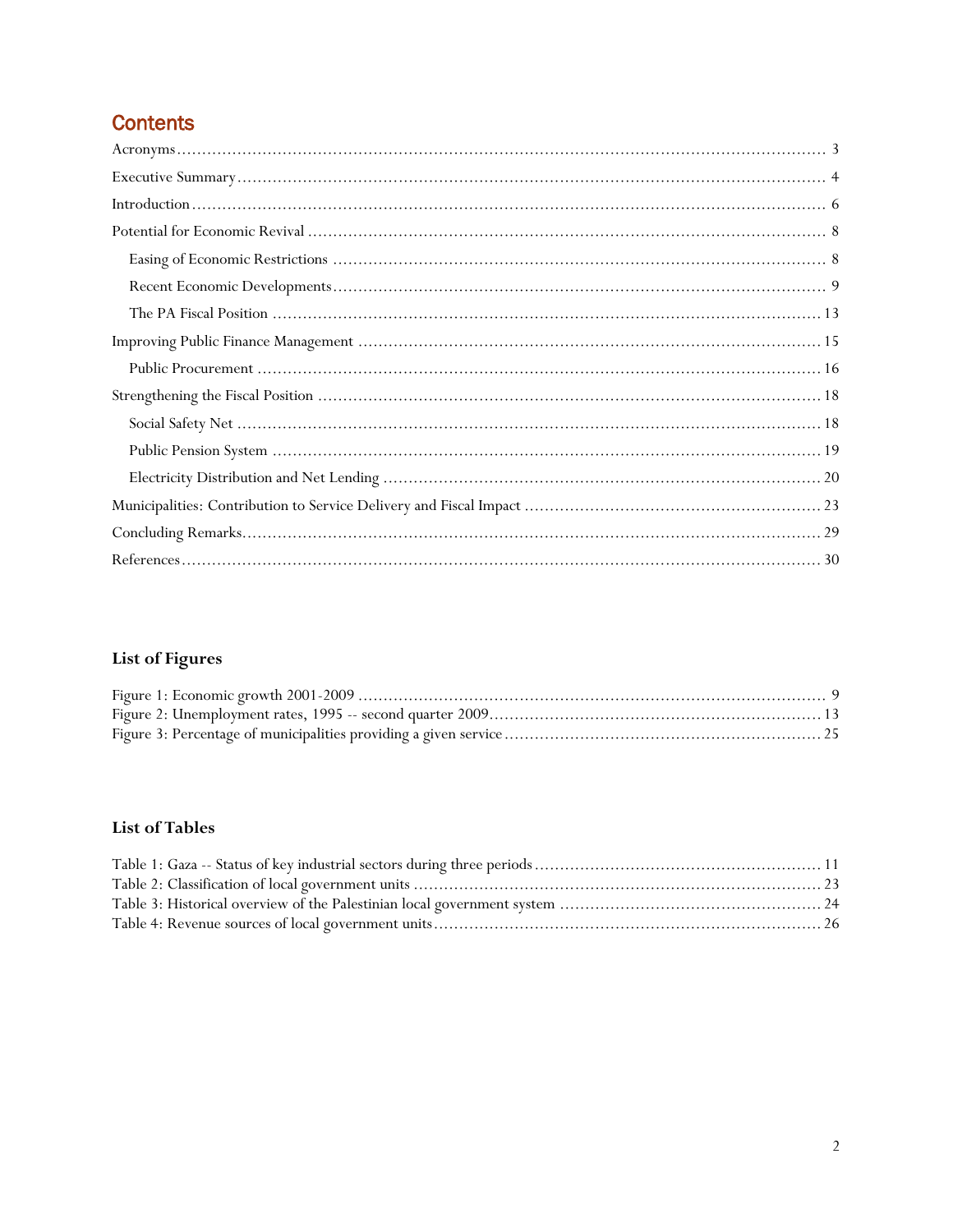# <span id="page-2-0"></span>Acronyms

| <b>AHLC</b>  | <b>Ad Hoc Liaison Committee</b>                                      |  |  |  |  |
|--------------|----------------------------------------------------------------------|--|--|--|--|
| EU           | European Union                                                       |  |  |  |  |
| <b>GDP</b>   | <b>Gross Domestic Product</b>                                        |  |  |  |  |
| <b>GEDCO</b> | Gaza Electricity Distribution Company                                |  |  |  |  |
| GoI          | Government of Israel                                                 |  |  |  |  |
| <b>HEDCO</b> | Hebron Electricity Distribution Company                              |  |  |  |  |
| <b>ICBS</b>  | <b>Israeli Central Bureau of Statistics</b>                          |  |  |  |  |
| <b>IEC</b>   | <b>Israel Electricity Company</b>                                    |  |  |  |  |
| <b>IMF</b>   | <b>International Monetary Fund</b>                                   |  |  |  |  |
| <b>IPSAS</b> | <b>International Public Sector Accounting Standards</b>              |  |  |  |  |
| <b>JDECO</b> | Jerusalem District Electricity Company                               |  |  |  |  |
| <b>JSC</b>   | Joint Services Council                                               |  |  |  |  |
| LGU          | Local government unit                                                |  |  |  |  |
| <b>MDLF</b>  | Municipal Development Lending Fund                                   |  |  |  |  |
| <b>MENA</b>  | Middle East and North Africa                                         |  |  |  |  |
| MoF          | Ministry of Finance                                                  |  |  |  |  |
| MoLG         | Ministry of Local Government                                         |  |  |  |  |
| MoSA         | Ministry of Social Affairs                                           |  |  |  |  |
| <b>NEDCO</b> | Northern Electricity Distribution Company                            |  |  |  |  |
| <b>NGO</b>   | Non-governmental organization                                        |  |  |  |  |
| <b>NIS</b>   | New Israeli Shekels                                                  |  |  |  |  |
| PA           | Palestinian Authority                                                |  |  |  |  |
| PalTrade     | <b>Palestine Trade Center</b>                                        |  |  |  |  |
| <b>PCBS</b>  | Palestinian Central Bureau of Statistics                             |  |  |  |  |
| <b>PFM</b>   | Public financial management                                          |  |  |  |  |
| <b>PNCTP</b> | Palestinian National Cash Transfer Program                           |  |  |  |  |
| <b>PRDP</b>  | Palestinian Reform and Development Plan                              |  |  |  |  |
| <b>SAACB</b> | <b>State Audit and Administrative Control Bureau</b>                 |  |  |  |  |
| <b>SELCO</b> | Southern Electricity Company                                         |  |  |  |  |
| <b>SHC</b>   | Special Hardship Case                                                |  |  |  |  |
| <b>SSNRP</b> | Social Safety Net Reform Project                                     |  |  |  |  |
| <b>UNRWA</b> | United Nations Relief and Works Agency for Palestine Refugees in the |  |  |  |  |
|              | <b>Near East</b>                                                     |  |  |  |  |
| <b>UPL</b>   | <b>Unified Pension Law</b>                                           |  |  |  |  |
| WB&G         | West Bank and Gaza                                                   |  |  |  |  |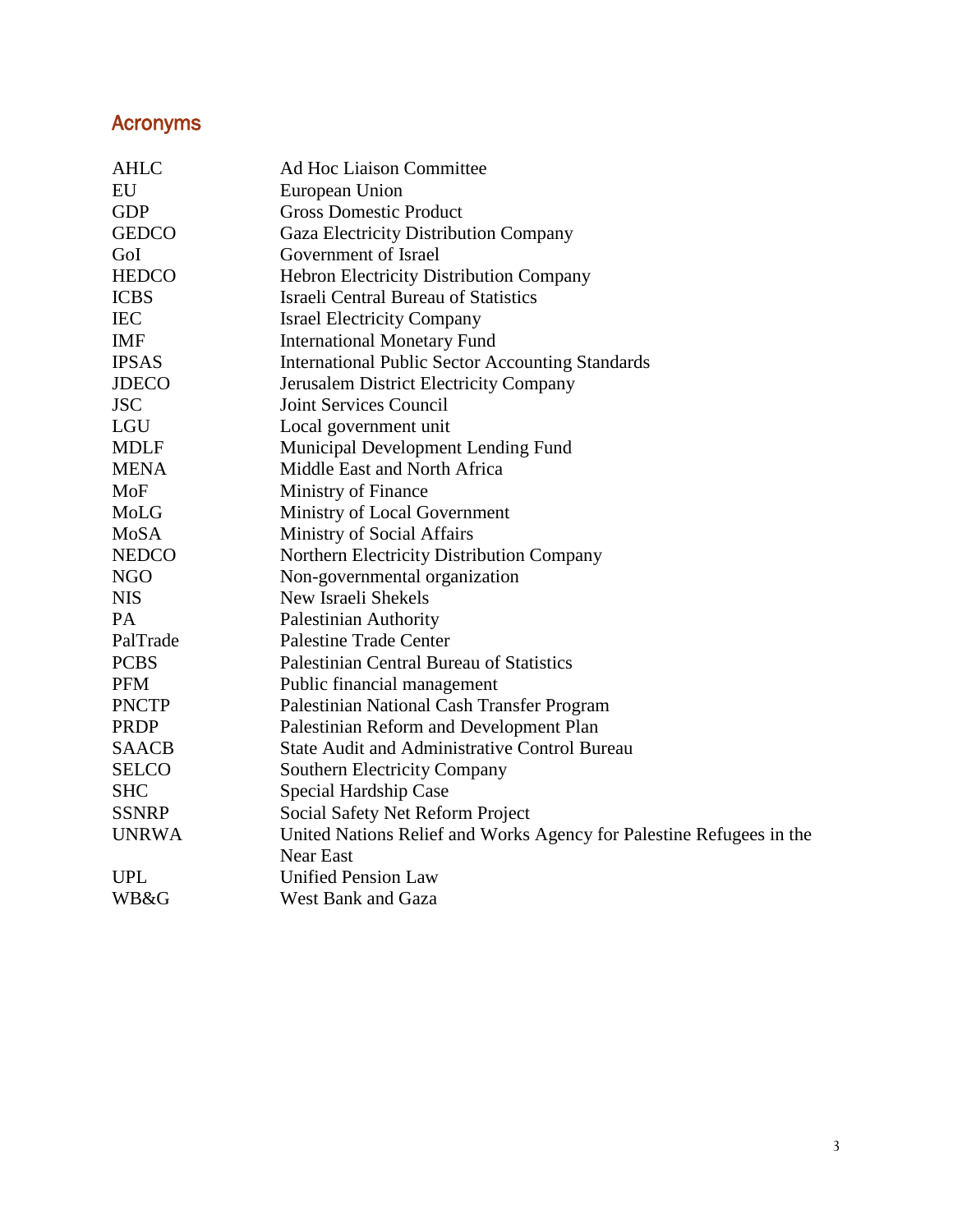# <span id="page-3-0"></span>Executive Summary

a. **A viable state requires public institutions that create an enabling environment for private sector-driven growth, manage public finances efficiently, and are able to deliver effective services to the population.** The Palestinian Authority (PA) is making steady progress on implementing its reform program and building the institutions required by a future state: the PA has strengthened its public financial management systems, improved service delivery, and made significant reforms to increase security and shore up its fiscal position. However, only a dynamic private sector can generate the jobs required by a young and growing population and furnish the resources needed to provide basic services to citizens. While recent economic resurgence is a cause for optimism - with Gross Domestic Product (GDP) growth in 2009 reaching about 6.8 percent coming on top of nearly 6 percent in 2008 – the situation remains precarious. Most growth is in the West Bank, while Gaza continues to experience falling per capita GDP. Furthermore, growth is driven by a combination of large inflows of donor assistance, PA government reforms that have increased investor confidence, and the loosening of some Israeli security restrictions. Sustainability of the growth, given the reliance on donor assistance, is a cause for concern.

b. **Sustained private sector growth requires a shift from public sector-driven investment to a real takeoff in private sector investment.** Part of this can be achieved by the PA continuing and accelerating its reforms. However, the largest impediment to private sector investment in the West Bank and Gaza remains the restrictions on movement and access to resources and markets imposed by the Government of Israel (GoI). Sustained growth is dependent on the GoI further easing restrictions it has already taken loosened - particularly through increased Palestinian access to the land and resources in Area C, access to markets in East Jerusalem and Israel, and by creating a higher level of predictability on movement and access.

c. **The PA will continue to be dependent upon donor financing of its operating budget for some time to come, while it implements an ambitious reform agenda.** The international community should commit to continuing to support this agenda including through more predictable flows of financing. In 2009 the PA's recurrent budget deficit rose to nearly US\$1.6 billion compared to US\$1.3 billion in 2008. This was mostly due to the need to respond to the emergency situation in Gaza. The PA recognizes that it cannot sustain such a high deficit and that while donor funding has been generous it will not remain at such a high level. The 2010 budget commits the PA to reducing its recurrent deficit to about US\$1.2 billion while also increasing development expenditures to US\$670 million. Nearly US\$350 million of these expenditures will be committed to community development projects that are a central part of the PA's strategy to spur development and meet the needs of the population. The PA reports that it has already completed 1,000 of these demand driven projects and aims to complete another 1,000 by the end of 2010. Lack of predictability in external financing jeopardizes the ability of the PA to efficiently manage its expenditures and thus consolidate the gains made to date.

d. **Critical elements of the PA's reform and institutional development agenda focus on improving public financial management and strengthening its fiscal position.** The Ministry of Finance (MoF) continues to steadily improve its public financial management system.It has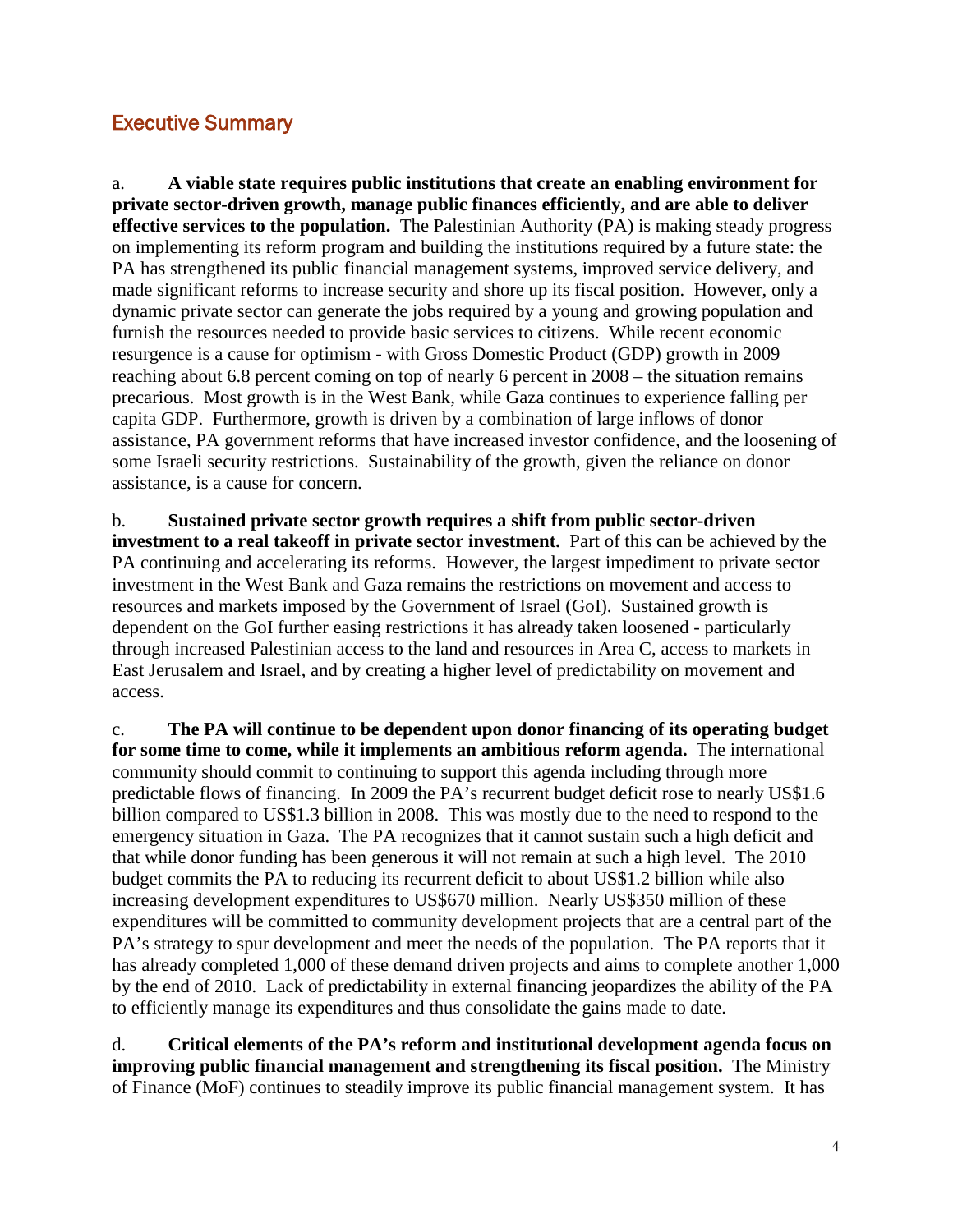linked all ministries to the new computerized accounting system, closed non-zero balance bank accounts, and introduced new methods of commitment control. The 2008 financial statements have been compiled and submitted to the external auditor. Public procurement remains an important issue that the Government is pursuing with a new law drafted but not yet adopted. The PA plans to refine the current draft and adopt it in 2010, which will allow the establishment of a new public procurement system based on international best practice.

e. **For fiscal strengthening, the PA is concentrating on pensions, net lending, electricity distribution and municipal finances, which have substantial effects on the budget.** The PA has committed to reform the public pension system and is currently working on a plan to move forward, but the pace of reform needs to be stepped up. On net lending the results are encouraging -- the PA was successful in reducing net lending by over 30 percent between 2007 and 2009 and some 80 percent of the remaining sum was in Gaza, where the PA has little ability to take action. On electricity there is some progress -- a new electricity regulator is operational and the systems for the Northern Electricity Distribution Company are being established. However, more sustained efforts are needed to effectively tackle this issue in the West Bank by transferring electricity distribution from local governments to commercially run distribution companies, as required by the Electricity Law.

f. **The reforms of the electricity distribution system are interwoven with the broader agenda of municipal finances.** In a highly decentralized system, local government units are responsible for delivering extensive services and have a large impact on the PA's fiscal position though net lending and other transfers. Thus, improving the fiscal sustainability and efficiency of service delivery of local government units is a priority. In addressing the net lending issue, the PA has analyzed local governments' fiscal operations and is developing plans to address identified constraints. Important steps, such as increasing and extending property tax collections and creating incentives to improve accounting systems, have been taken. In the longer term, the PA plans to address the inefficiency of the large number of small government units by moving to a more viable structure.

g. **By many measures the PA is well on the way to delivering on its promise to create a Palestinian state that can deliver services and economic prosperity to its population.** Nonetheless, this is not the time for complacency. Concerted action on creating the enabling environment for private sector growth is needed. This implies continued easing of movement and access restrictions by GoI, perseverance on the reform agenda by the PA, and sustained and predictable support by the international community. This period represents an opportunity for all parties – Palestinians, Israel, and the international community -- to rise to the challenge and ensure that the underpinnings of the future state are as solid as they can be.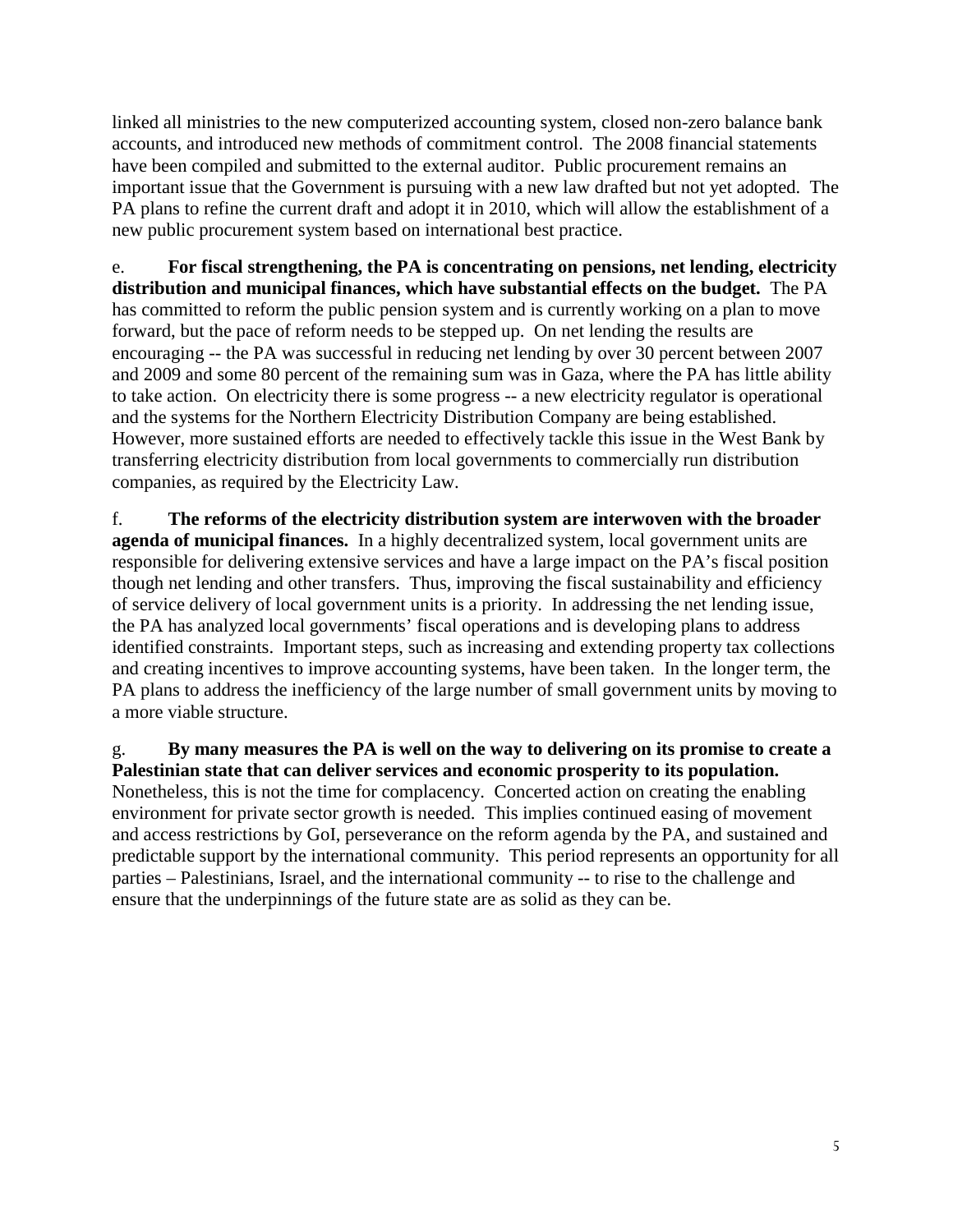# <span id="page-5-0"></span>**Introduction**

**1. The 13th Government of the PA presented in August 2009 a program entitled "Palestine: Ending the Occupation, Establishing the State" (hereafter referred to as the Program) that lays out the vision, foundational principles, and national goals for the future Palestinian state, as well as institution-building and sector priorities.** The sector priorities are presented in four broad themes – governance, social, economy, and infrastructure – and ensuing policies and programs are classified by the implementing ministries and non-ministerial agencies<sup>[1](#page-5-1)</sup>. Furthermore, Prime Minister Salam Fayyad announced in the March 25, 2010 Local Development Forum meeting his Government's intention to present another document by the summer of 2010 outlining the priorities for the last year prior to the declaration of the state in 2011.

**2. Arguably, one of the most critical current reform areas for the PA is strengthening its fiscal position in order to achieve fiscal sustainability for the future state.** Reforms revolving around fiscal strengthening and improved public financial management are listed in the Program as priorities and have been high on the PA's reform agenda for some time now -- they were also salient in the PA's Palestinian Reform and Development Plan (PRDP) for 2008-2010. Some of the main reforms that aim to strengthen the PA's fiscal position involve the social safety net, pension system, and electricity distribution and net lending<sup>[2](#page-5-2)</sup>. Another set of related reforms aims to increase the efficiency and transparency of government expenditures, in and of itself important but also serving to raise the confidence of donors in the PA's financial systems and facilitating untied budget support. Reforms in public financial management and public procurement are particularly important in this context. This report will therefore provide some background and an update on the progress to date in the implementation of these key reform areas.

**3. Local governments are important actors when it comes to improved fiscal strengthening and greater efficiency of Government expenditures.** Both the PRDP and the Program affirm the important role played by local government units (LGUs) in delivering services to the population and the Government's commitment to developing the capacities of LGUs.In particular, the Program stresses the need to promote the participation of LGUs in the development process, helping them attain financial and administrative independence, and at the same time, promoting accountability of LGUs by developing oversight systems within relevant central institutions. This report will therefore explore in some detail the role played by LGUs, municipalities in particular, both in service provision as well as the impact they have on the fiscal position of the PA.

<span id="page-5-1"></span><sup>|&</sup>lt;br>|<br>| <sup>1</sup> Perhaps recognizing that the list of sector priorities in the Program is extensive, the PA presented in January 2010 another document entitled "Palestine: Moving Forward – Priority Interventions for 2010" that highlights 201 development projects identified as high priority interventions to be initiated or continued in 2010 in order to implement the Program. While some identified projects are already funded and have begun implementation, others are either partially or totally unfunded. The Ministry of Planning and Administrative Development has undertaken to follow up with international partners to secure the remaining necessary funding.

<span id="page-5-2"></span><sup>&</sup>lt;sup>2</sup> "Net lending" refers to a phenomenon in the electricity sector which arises due to the non-collection (by utilities and municipalities) of electricity bills, and the diversion of utility revenues to fund municipal operations, forcing the central government to fund payments to the Israel Electricity Company (IEC) for bulk purchases of electricity in order to avoid service disruption.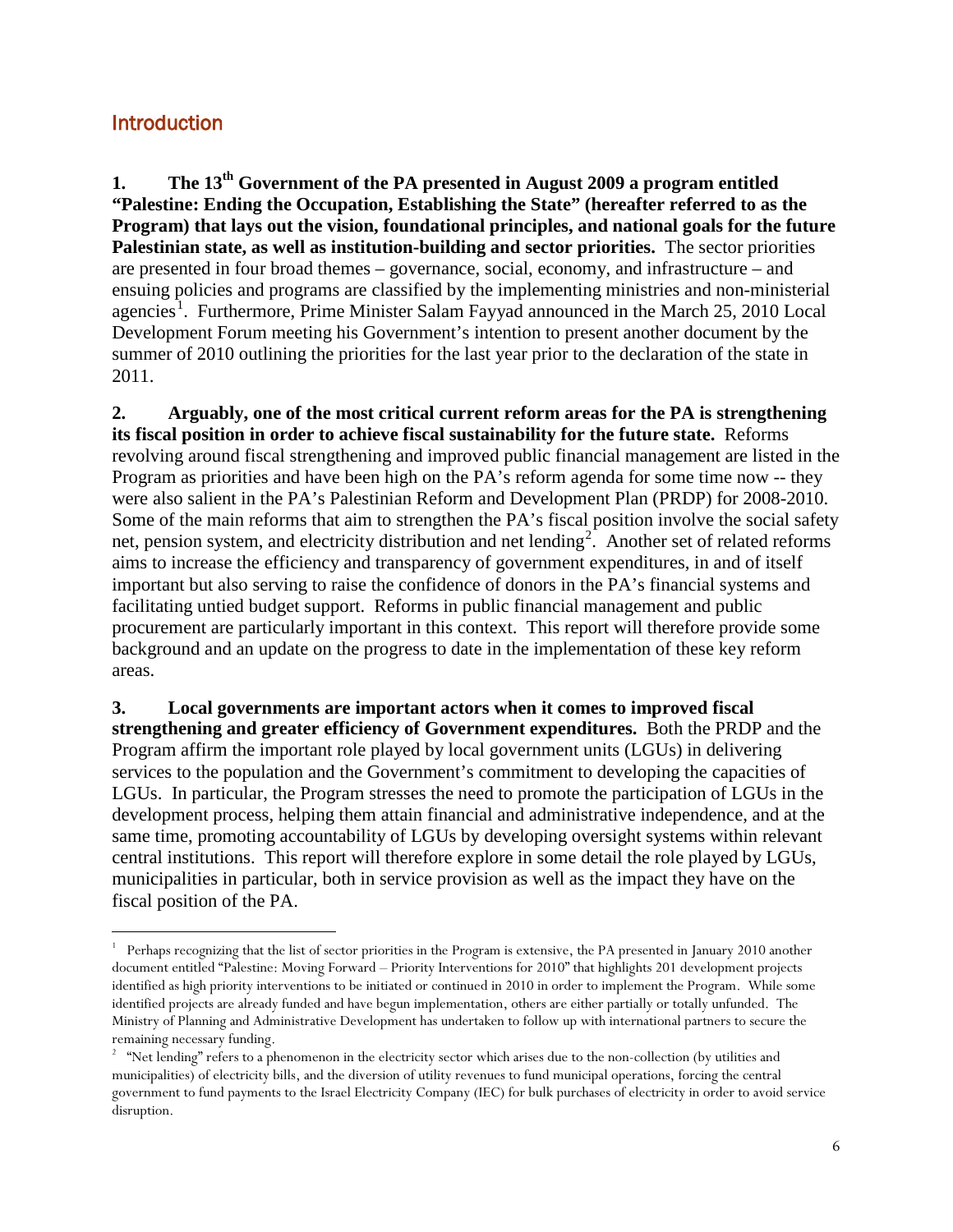**4. The PA's focus on institution-building and reform must of course be set in the overall framework of sustainable growth in WB&G.** This report will therefore begin by discussing recent trends in the economic restrictions imposed by the GoI on WB&G. The next section will focus on an analysis of economic and fiscal developments, highlighting the fact that WB&G experienced in 2009 a third consecutive year of economic growth and rising per capita GDP, driven by large inflows of external assistance and a relatively stable security situation. Despite the growth, however, the recurrent deficit rose from roughly US\$1.3 billion in 2008 to US\$1.6 billion on a commitment basis in 2009, mostly as a result of emergency spending in Gaza in the aftermath of Israel's military operation (Operation Cast Lead, December 27, 2008 -- January 18, 2009) as well as arrears brought forward from 2008 and recognized as commitments in 2009<sup>[3](#page-6-0)</sup>. Given this finding, the discussion in remainder of the report is particularly relevant, focusing on the reform areas of fiscal strengthening and improved public financial management and the important role played by local governments in this regard.

<span id="page-6-0"></span><sup>&</sup>lt;sup>2</sup><br>3  $3$  About US\$141 million in arrears from 2008 was recorded as commitments in 2009. Thus, commitments actually incurred in 2009 were slightly below the budget.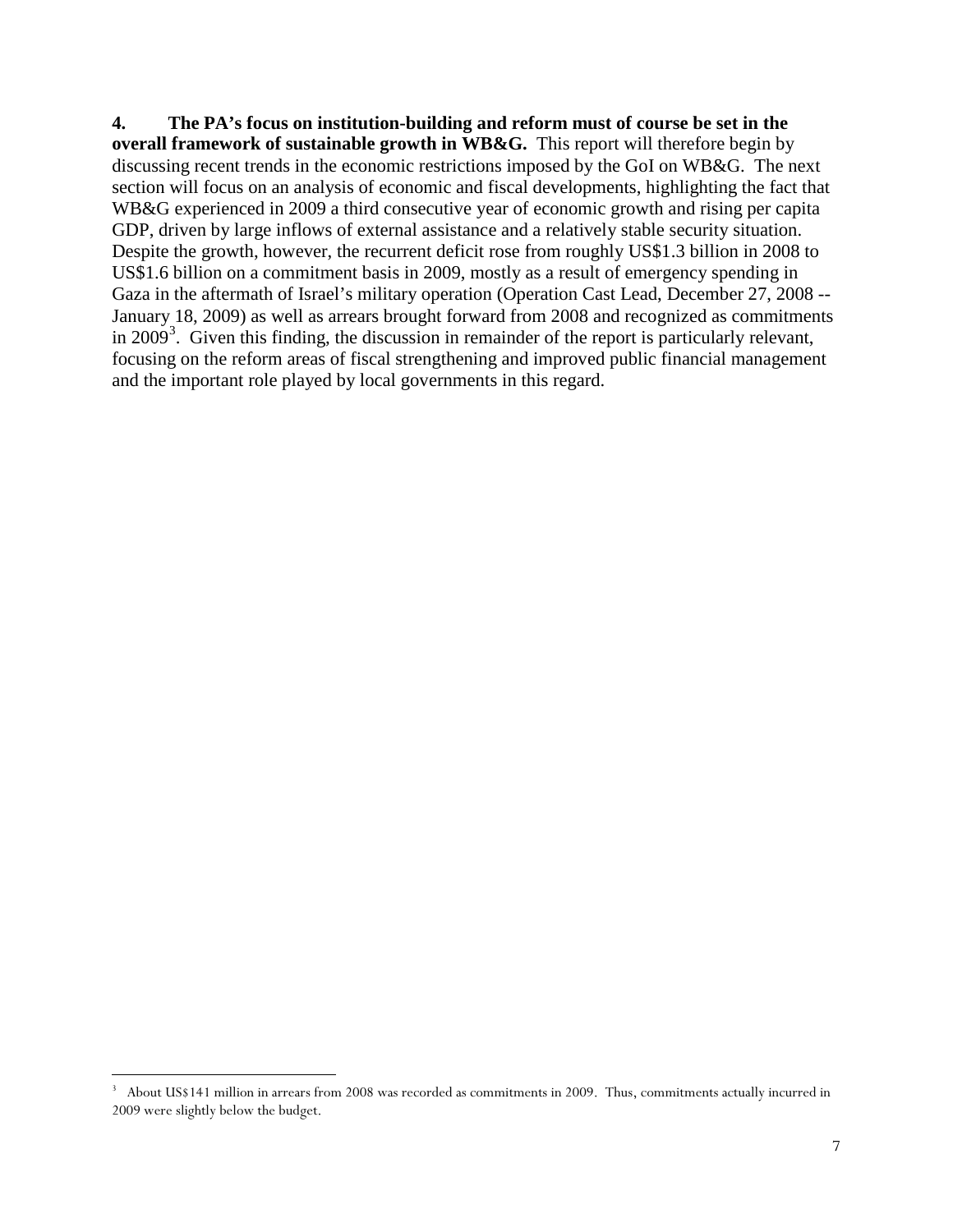# <span id="page-7-0"></span>Potential for Economic Revival

### <span id="page-7-1"></span>Easing of Economic Restrictions

**5. In the West Bank, Israel's upgrading of commercial crossings is welcome but continued restrictions on Palestinian activity in Area C and settlement growth[4](#page-7-2) remain significant impediments to economic growth.** With regard to the commercial crossings, the opening of Jalemeh Crossing in Jenin Governorate to Palestinian citizens of Israel is particularly noteworthy and has given a strong boost to the economy in the northern West Bank. This opening was expanded to include vehicular traffic as of October 13, 2009<sup>[5](#page-7-3)</sup>. Nonetheless, the underlying economic restrictions that constrain growth in the West Bank have changed little. Israel remains in control of Area C, amounting to nearly 60 percent of the land in the West Bank, and has not relaxed its restrictions on Palestinian economic activity there, including in the economically valuable Jordan Valley<sup>[6](#page-7-4)</sup>. Despite the declaration of a settlement freeze in November 2009, settlements continue to grow. Since the freeze only applies to new construction, there was a rush to initiate new building immediately before the freeze took effect which in turn allowed construction to continue unabated during the freeze period. According to the Israeli non-governmental organization (NGO) Peace Now, citing information from the Israeli Central Bureau of Statistics (ICBS), there was a 33 percent increase in construction starts in the last quarter of 2009 and a 300 percent increase in construction projects initiated by  $GoI^7$  $GoI^7$ . According to ICBS data $8$ , 2009 ended with 1,703 new housing units in the settlements – more than in 2006 and 2007 (1,518 and 1,471 respectively) but less than in 2008 (2,107 housing units). These figures are underestimates of the actual growth because ICBS only counts authorized construction that is officially reported and not outposts or other activity not authorized by the GoI.

6. **The Israeli blockade on Gaza continues, but the GoI has recently allowed entry and exit of some materials for the first time since the blockade began in June 2007 with the Hamas takeover of Gaza.** Under the terms of the blockade imposed by the GoI, barring rare exceptions, only humanitarian goods are allowed to enter Gaza, and no goods are allowed to exit. Thus, food products, including food intended for both human and animal consumption, made up the majority of imports into Gaza, representing approximately 76 percent of total imports (UN OCHA oPt 2010). However, agricultural imports into Gaza have increased in recent months, with the average number of truckloads of agricultural materials from November 2009 through February 2010 (99 truckloads per month) more than double the average number between January and September 2009. Of particular note is the entry of a total of 103 truckloads of glass into Gaza beginning in December 2009 – the first time that glass has entered Gaza since the imposition of the blockade. Glass was identified as a key priority for entry into Gaza to address

<span id="page-7-2"></span> $\frac{1}{4}$  On the impact of settlement growth on the Palestinian economy, see World Bank. 2007. *Movement and Access Restrictions in the West Bank: Uncertainty and Inefficiency in the Palestinian Economy.*

<span id="page-7-3"></span><sup>&</sup>lt;sup>5</sup> Information provided by the Israeli Ministry of Foreign Affairs.

<span id="page-7-4"></span><sup>6</sup> There have been a handful of Palestinian development projects, e.g. a landfill in the Jenin Governorate, allowed by Israel to proceed in Area C after long and difficult negotiations, usually involving international partners. In general, it is not possible for Palestinians to access Area C for significant public or private investment.

<span id="page-7-5"></span><sup>7</sup> Peace Now. March 2010. *Steep Rise in Construction on the Eve of the Freeze*. Available at

www.peacenow.org.il/site/en/peace.asp?pi=61&docid=4598&pos=0

<span id="page-7-6"></span><sup>8</sup> Ibid.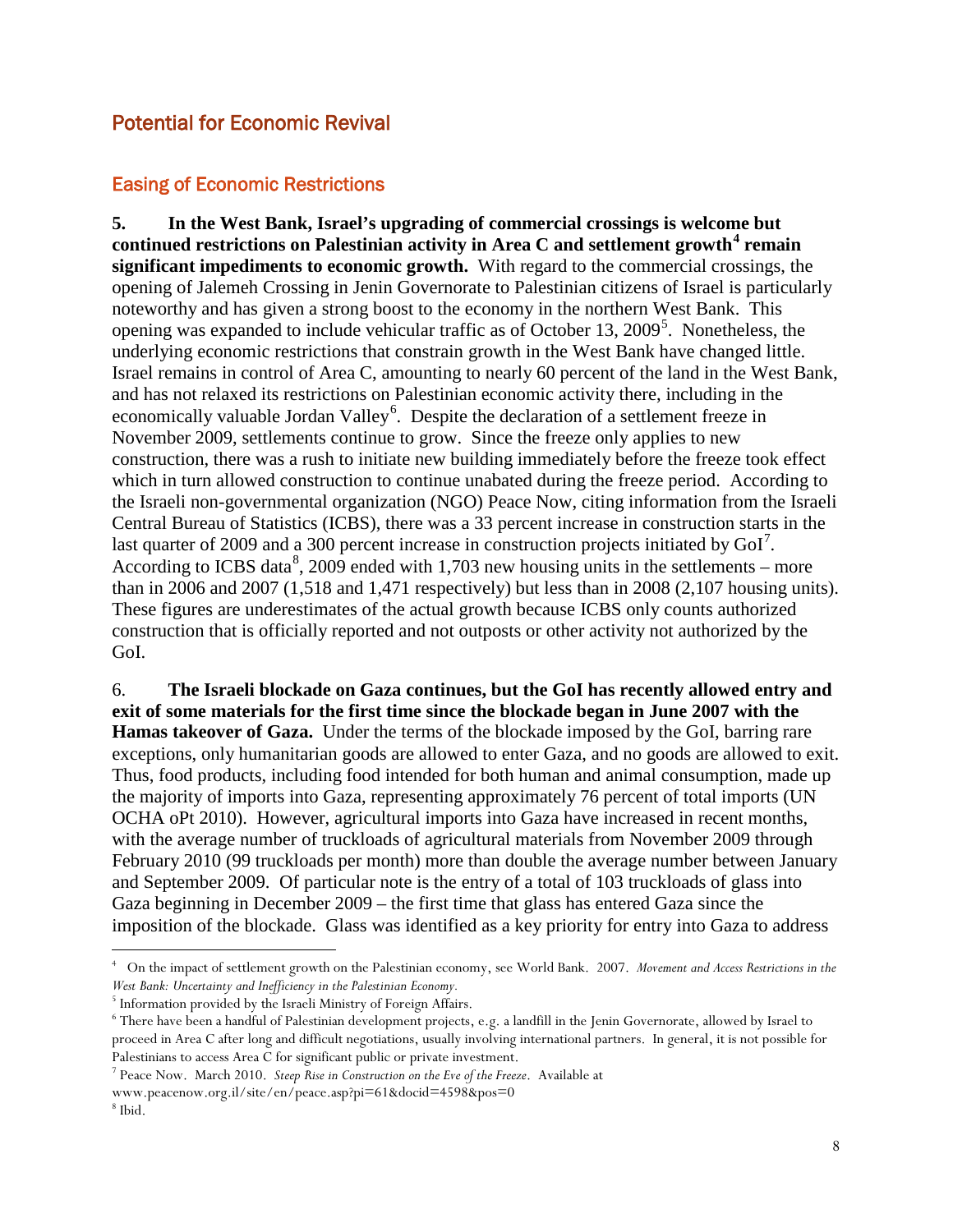the winter needs of thousands of families living in houses with shattered windows as a result of Israel's military operation. In addition, Israel allowed the export of 81 truckloads of cut flowers and 31 truckloads of strawberries in recent months (data as of end-March 2010 and as reported by the Palestine Agricultural Relief Committee). Nonetheless, the movement of Palestinians in and out of Gaza through the Erez and Rafah border crossings with Israel and Egypt respectively continues to be largely restricted. The borders remain officially closed, allowing limited access for medical and other humanitarian cases only.

#### <span id="page-8-0"></span>Recent Economic Developments

7. **Growth in WB&G accelerated in 2009: initial estimates suggest real growth reached 6.8 percent, well above the 5.5 percent projected in the PA's 2009 budget.** Most of the growth was in the West Bank, where the International Monetary Fund (IMF) and Palestinian Central Bureau of Statistics (PCBS) estimate real GDP growth was 8.5 percent. In addition, and despite the continued closure of Gaza, growth there was estimated to be positive at about 1 percent<sup>[9](#page-8-2)</sup>. For 2008, PCBS initially estimated real growth for WB&G at 2.3 percent, which translates to a real per capita decline in GDP. However, PCBS has recently issued revised estimates for 2008 that put real growth at about 5.9 percent for WB&G, implying an increase in per capita GDP (see Figure 1). This means that the 2009 performance is the third consecutive year of per capita GDP growth and may signal that at least the West Bank economy is beginning to recover after years of decline. Nonetheless, growth is still less than what might be expected from an economy recovering from such a low base, where per capita GDP fell by nearly a third since 1999.



#### <span id="page-8-1"></span>**Figure 1: Economic growth 2001-2009**

Source: PCBS and World Bank staff calculations

<span id="page-8-2"></span><sup>-&</sup>lt;br>9 PCBS has not yet published GDP estimates for West Bank and Gaza separately. These figures are based on IMF estimates.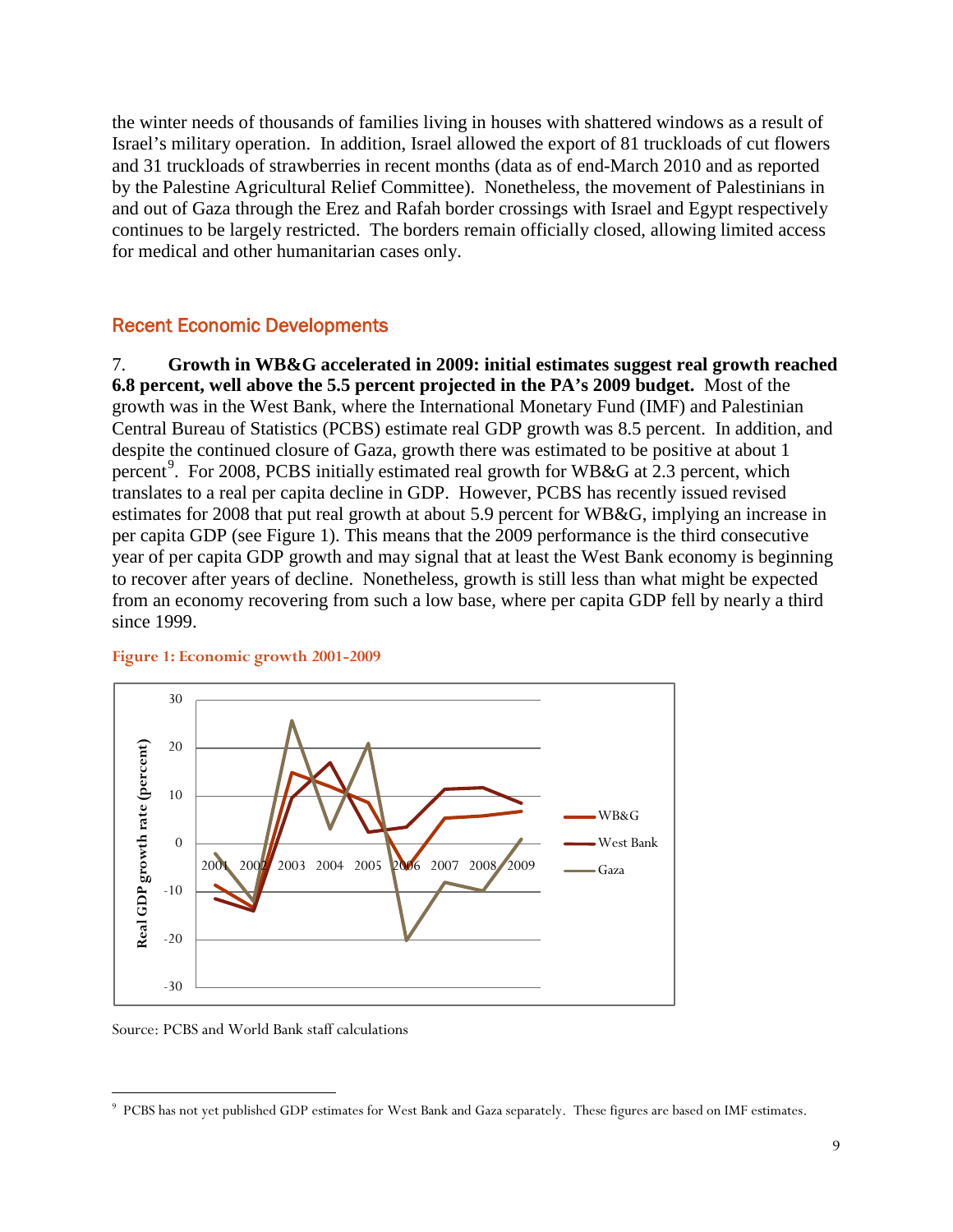8. **The revival of growth in the West Bank is impressive but it is also precarious.** It is being driven by a combination of large sustained inflows of donor assistance, PA government reforms that have increased investor confidence, and the loosening of some Israeli security restrictions. However, the high level of external assistance over the past two to three years is probably the most important factor and sustainable growth requires significant additional loosening of restrictions on movement and access to Area C and other natural resources. In 2009, the PA received nearly US\$1.4 billion in budget support coming on top of US\$1.8 billion in 2008 and nearly US\$1 billion in  $2007<sup>10</sup>$  $2007<sup>10</sup>$  $2007<sup>10</sup>$ . The large amounts of budget support have allowed the PA to maintain expansionary fiscal policies to support growth. In 2009, total PA commitments were equivalent to around 52 percent of GDP, with wage expenditures alone around 24 percent of GDP. The importance of government spending in the economy is evidenced by the changing composition of GDP: the share of the mostly government funded sectors -- health and social work, water and electricity, education and public administration and defence -- rose from less than 21 percent in 1999 to almost 30 percent in 2009. In absolute terms, public administration and defence expanded more than any other sector in this period.

9. **In contrast to the public sector, growth in important parts of the private sector has not been as robust**. Between 1999 and 2009, manufacturing output was flat and its share in GDP fell from 12.5 to 11 percent. Output in agriculture fell by 47 percent during the same period, so that its share in GDP declined from 10.4 to 4.8 percent. The PA's reforms that have resulted in improved security and more efficient service delivery along with the GoI's loosening of its security restrictions have significantly increased investor confidence: discussions with the private sector reveal the importance it places on sustaining this loosening through additional measures in 2010. However, there is yet no sign of a large-scale revival of private investment in the productive sectors of the economy. Since 2007, real output in the "manufacturing" and "hotels and restaurants" categories of GDP has increased by 7.3 and 8.5 percent respectively, well below the overall increase of GDP of 13 percent. The biggest jump in private sector activity has been in the construction and real estate service sectors, which have gone up by nearly 28 percent. Based on interviews with financial institutions, PA civil servants and NGO employees form the backbone of this market, which again points to the importance of donor aid in driving the economy. In the face of the PA's projected fiscal retrenchment, it is imperative that private investment take off – and that will require improved access to markets in Israel, East Jerusalem, as well as to Area C.

10. **Despite the ongoing blockade, the IMF estimates that real GDP growth in Gaza was 1 percent in 2009, implying a continued decline in per capita GDP.** Since the vast majority of the Gaza private sector remains moribund, the economy is sustained by government spending and humanitarian assistance. It is unclear how much spending the Hamas authorities undertake, but they have a large security force and a substantial civil service. The PA regularly pays its more than 63,000 employees in Gaza and maintains its large system of social transfers to needy households in Gaza (see further below). In addition to this regular spending, the PA has also undertaken substantial emergency spending in Gaza to offset some of the effects of the recent fighting. In 2009, the PA indicates that emergency spending in Gaza reached US\$300 million and has detailed US\$142 million in spending to help families who lost their homes, make

<span id="page-9-0"></span><sup>&</sup>lt;sup>10</sup> These figures do not take into account hundreds of millions more in aid that have flowed into the economy through the United Nations and from bilateral assistance programs.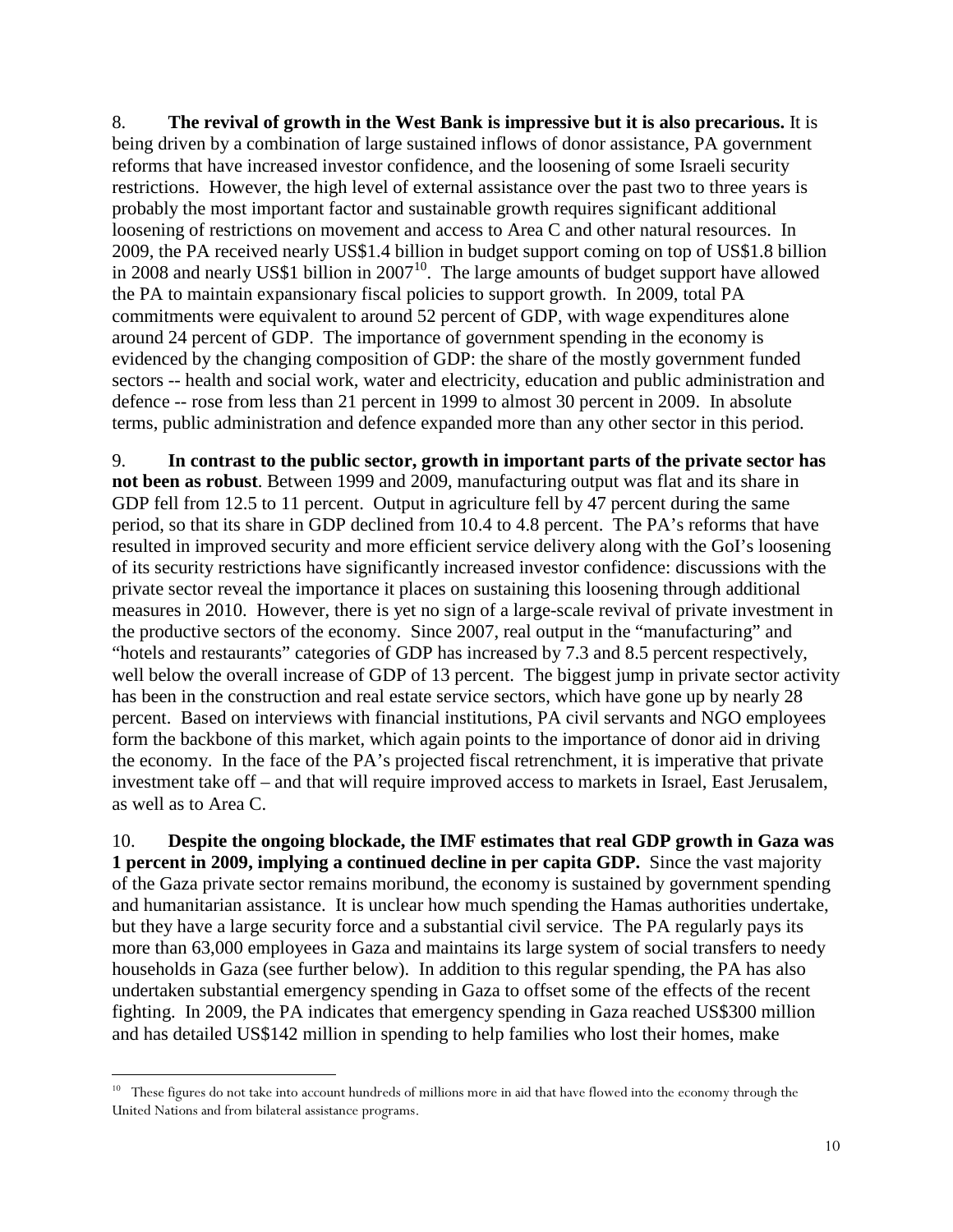emergency repairs to utilities, and for other emergency requirements. In addition, the international community continues to provide humanitarian aid for Gaza, led by the United Nations Relief and Works Agency (UNRWA) which provides services for the more than 950,000 registered refugees. Thus, while the Gaza private sector is making a brave effort to survive, it is only the donor funded government spending and direct donor assistance that is averting a humanitarian crisis in Gaza.

11. **Rather than reflecting a recovery of the Gaza economy, the reported 1 percent real GDP growth results from the development of coping mechanisms that have allowed some economic activity to resume on a very limited scale.** The sustained flow of goods arriving through tunnels from Egypt, including fuel, spare parts, and limited inputs, has allowed some production and private sector activities to resume – albeit in the context of an unregulated informal economy.In some cases, industrial production has restarted though on a limited scale and focused solely on the domestic market. Monitoring by the Palestine Trade Center (PalTrade) and local business organizations finds that employment in the industrial sector has increased from about 2,000 during 2008 to nearly 5,000 at the end of 2009 (see Table 1), well short of the 35,000 employed in June 2007 before the total closure<sup>[11](#page-10-1)</sup>. In many cases, enterprises have transformed themselves to offer different services, such as a construction firm opening a restaurant or changing markets from export to domestic. However, most remain simply closed. A recent survey by the Palestinian Federation of Industries found that only 54 percent of industrial establishments destroyed during Israel's military operation have fully or partially rebuilt and only 23 percent of the workforce was rehired (PalTrade 2010b). The longer the closure goes on the more difficult it will be for businesses to resume normal operations. Capital and infrastructure are deteriorating, customers have switched to new suppliers, firms are unable to retain their skilled workers when they are not operating, and workers are unable to maintain their skills.

| <b>Sector</b> | Indicator                               | <b>Before</b><br>Closure<br>$(14$ June 2007) | During the<br>Closure<br>2008 | Currently<br>Dec 09-<br>$\rm{Jan}$ 10 | <b>Notes</b>                                                                                 |  |
|---------------|-----------------------------------------|----------------------------------------------|-------------------------------|---------------------------------------|----------------------------------------------------------------------------------------------|--|
|               | No. of working<br>establishments        | 3,900                                        | 117                           | 1170<br>See notes                     | 10% of establishments are<br>working with 20%-50%<br>capacity;                               |  |
| Industry      | No. of workers                          | 35,000                                       | 2000                          | 5,000                                 | 20% operating with around<br>10% capacity;<br>70% of industrial<br>establishments are closed |  |
| Construction  | No. of working<br>125<br>establishments |                                              | 8                             | 50                                    | (Current scope includes                                                                      |  |
|               | No. of workers                          | 50,000                                       | 100                           | 1,500                                 | small maintenance works)                                                                     |  |

#### <span id="page-10-0"></span>**Table 1: Gaza -- Status of key industrial sectors during three periods**

Source: Palestinian Federation of Industries and Palestinian Contractors' Union, as reported in PalTrade (2010a)

<span id="page-10-1"></span> <sup>11</sup> Employment in 2007 was already depressed since even then it was costly and difficult to import and export.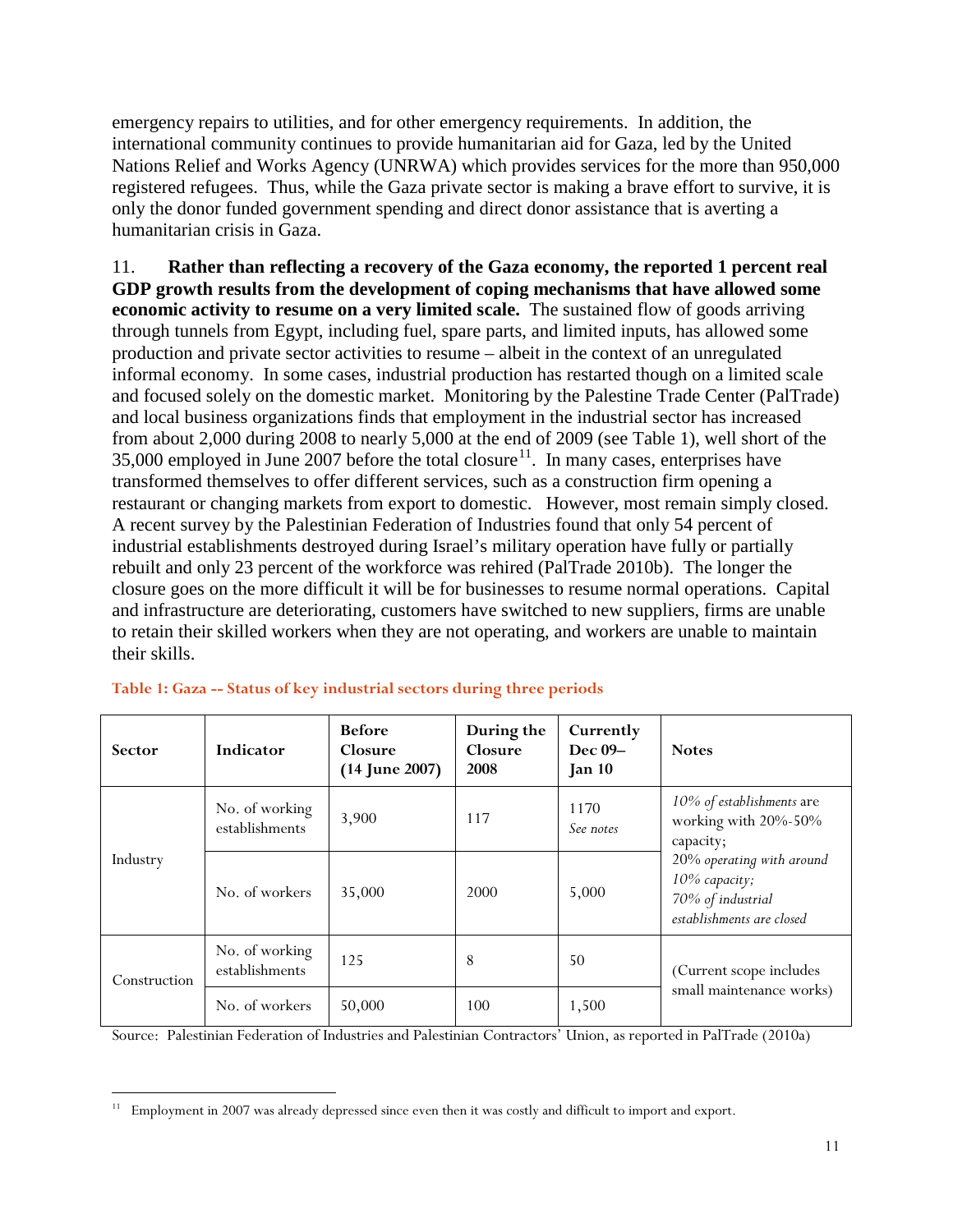12. **The resumption of growth in WB&G indicates that there has been a pickup in investment in response to the improved environment.** It is not possible to know the precise level of public investment since most of it is financed from external sources, which are often not reported to the Ministry of Finance (MoF). The original 2009 budget called for US\$503 million in development capital expenditures and the MoF reports that an amount of US\$216 million was processed through the treasury<sup>[12](#page-11-0)</sup>. There are no published estimates of private investment; however, monetary statistics suggest that there has been an increase. Credit facilities to nongovernment resident customers at the end of December 2009 were almost 23 percent higher than in 2008. At the same time, deposits only increased by 5 percent, so that the banking sector has increased intermediation and the productive use of available funds. There are other indicators that suggest that investment has increased. For example, the number of business licenses issued in the West Bank in the fourth quarter of 2009 was more than 50 percent higher than in the fourth quarter of 2008. Nonetheless, an analysis of the growing sectors indicates that much of this investment is in real estate, construction, and the public sector – and not in manufacturing, agriculture, or high value added services such as tourism.

13. **Unemployment rates in the WB&G reflect the growth.** In the West Bank unemployment in the fourth quarter of 2009 fell to 18 percent from 20 percent in the same quarter of 2008. At the same time the labor force participation rate rose from 43 to 44 percent. Unemployment also dropped in Gaza, falling from 45 percent in the fourth quarter of 2008 to 39 percent in the last quarter of 2009. However, part of this can be explained by the fact that the labor force participation rate also dropped from 39 to 37 percent. Unemployment in Gaza has also been ameliorated by job creation schemes funded by donors. For example, in October 2009 UNRWA announced that it was doubling its program to create 14,000 job opportunities a month. While there are no recent poverty estimates for WB&G, poverty levels appear to have grown in Gaza since its closure. A recent survey conducted jointly by the Food and Agricultural Organization and World Food Program found that 61 percent of the Gaza and 25 percent of the West Bank population is food insecure.

<span id="page-11-0"></span> $12$  The revised budget increased the need for development expenditures by US\$600 million to finance reconstruction in Gaza. The PA has indicated that it now estimates that there were about US\$400 million in development expenditures of which roughly US\$185 million were implemented directly by donors outside the budget.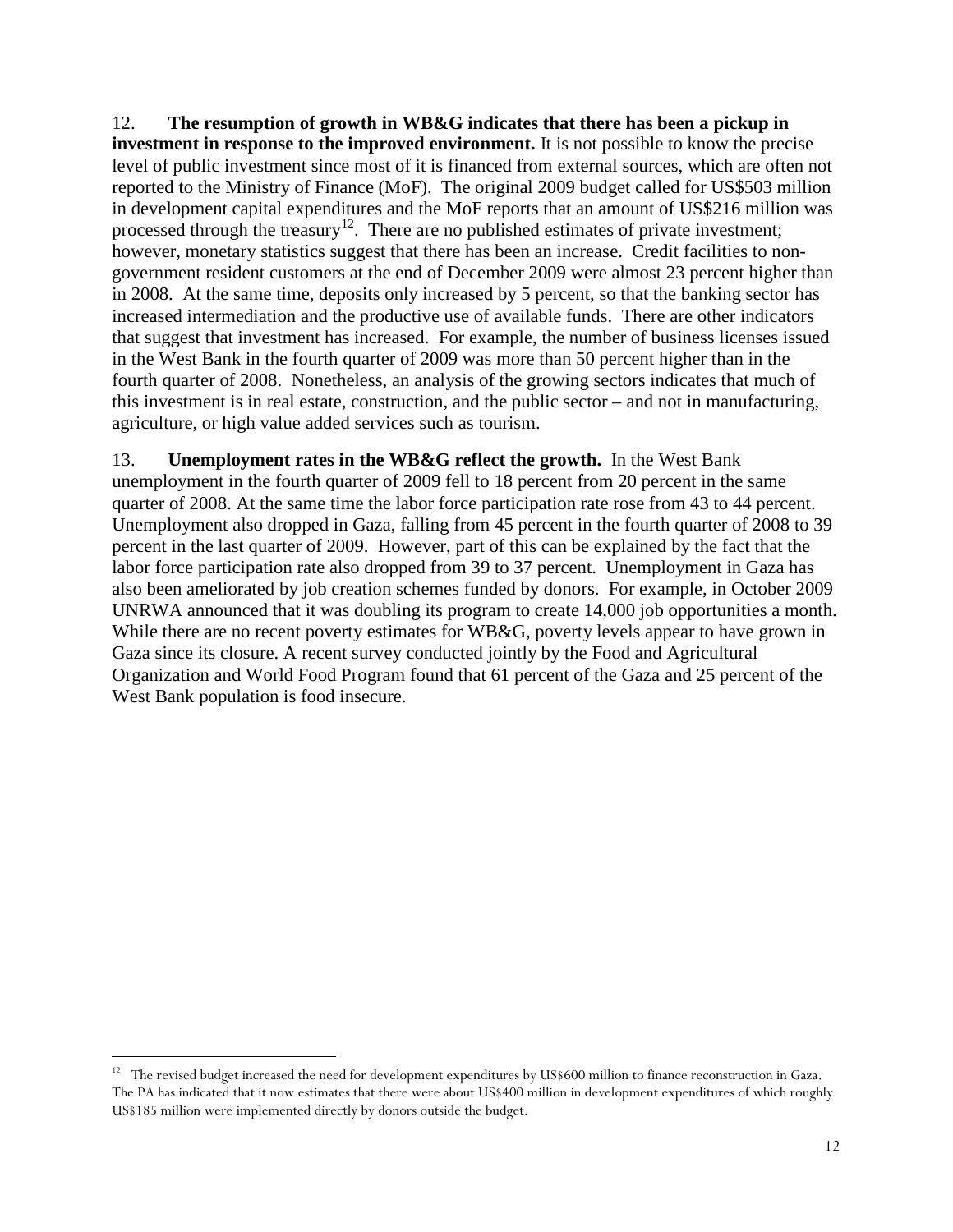

#### <span id="page-12-1"></span>**Figure 2: Unemployment rates, 1995 -- second quarter 2009**

Source: PCBS Quarterly Labor Force Survey

#### <span id="page-12-0"></span>The PA Fiscal Position

14. **Despite the revival of growth and its extensive reform program, the PA's recurrent deficit increased in 2009, mostly as a result of emergency spending in Gaza in the aftermath of Israel's military operation.** The recurrent budget deficit on a commitment basis was nearly US\$1.6 billion, up from US\$1.3 billion in 2008 and almost US\$143 million more than projected in the revised 2009 budget. Most of the deficit growth can be attributed to the emergency situation in Gaza, which forced the PA to add US\$300 million to the budget mid-year. In addition, about US\$141 million in arrears were brought forward from 2008 and reported as 2009 commitments. Thus, commitments actually incurred in 2009 were below the revised budget. Nonetheless, wage expenditures exceeded the budget by about 2 percent, mostly due to compensation provided to public employees for the interest paid on loans they incurred in 2006 when the PA was unable to pay salaries.

15. **The original 2009 budget called for donor support of US\$1.15 billion to fund the recurrent deficit and another US\$503 million for the development budget.** It was hoped that there would be an improvement in the quality of the budget compared to previous years by beginning to shift donor funding from recurrent costs to development expenditures. In September 2009 the projected support necessary for the recurrent and development budgets was raised to US\$1.45 and US\$1.1 billion respectively to respond to the needs in Gaza. However, at the end of the year the recurrent deficit was nearly US\$1.6 billion and including development spending made the overall deficit more than US\$1.77 billion. Only about US\$1.36 billion in budget support and another US\$390 million in development financing materialized. Consequently, the PA was forced to turn to borrowing from local banks and accumulating arrears of US\$221 million. In addition, development expenditures through the Central Treasury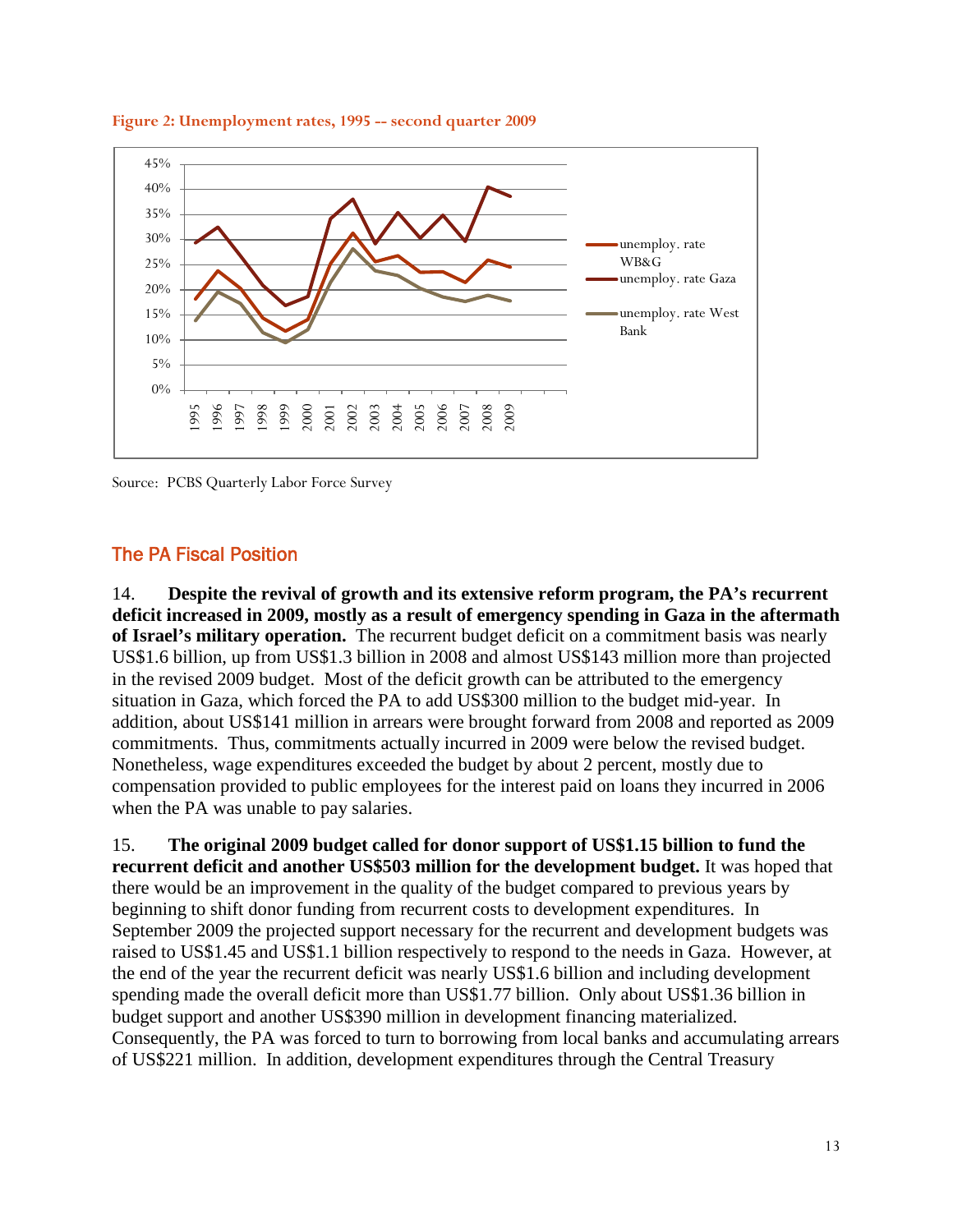Account on a commitment basis were only US\$215 million<sup>[13](#page-13-0)</sup>. Thus, because of the emergency in Gaza, there was no significant shift of external resources from recurrent to development expenditures in 2009.

16. **The recently released 2010 budget commits the PA to resuming the path to less dependence on donor support for recurrent expenditures.** The budget projects a recurrent budget deficit of US\$1.2 billion and US\$670 million in development expenditures. However, these projections are based on strong assumptions and will require discipline on the PA's part. The projections assume real GDP growth of 7 percent and that the PA will be able to increase domestic revenues by almost 21 percent through improved tax collection. They also assume that the PA will be able to maintain the same level of non-wage expenditures that it did in 2009, even though non-wage expenditures have been growing rapidly and nearly doubled between 2007 and 2009. Finally, the PA's decision to give a general 4 percent wage increase to public sector employees has increased the budget<sup> $14$ </sup>. However, the share of the wage bill in GDP is expected to decline from 24 percent in 2009 to 22 percent in 2010.

<span id="page-13-0"></span><sup>&</sup>lt;sup>13</sup> The MoF tables report only \$45 million in development financing and \$215 million in development expenditures. The MoF reports that \$10 million in community development projects were financed from the Central Treasury Account. The remaining expenditures were financed from aid received in previous years but not recognized in those years because previously the MoF only recognized development financing when it was spent. In 2009, the MoF changed to a practice of recognizing development financing when it is received. In addition, the PA estimates that there is US\$185 million in development projects directly financed by donors.

<span id="page-13-1"></span><sup>&</sup>lt;sup>14</sup> The PA recognized that public sector wages were higher than in the private sector and unsustainable. To deal with this challenge the PRDP committed the PA to having no general wage increase and allowing inflation to slowly lower real wages. However, due to unexpectedly high inflation of nearly 10 percent in 2008, the PA provided a 6 percent wage increase in 2009. Inflation in 2009 was only about 2.75 percent. The 4 percent general wage increase provides a real wage increase for most PA employees.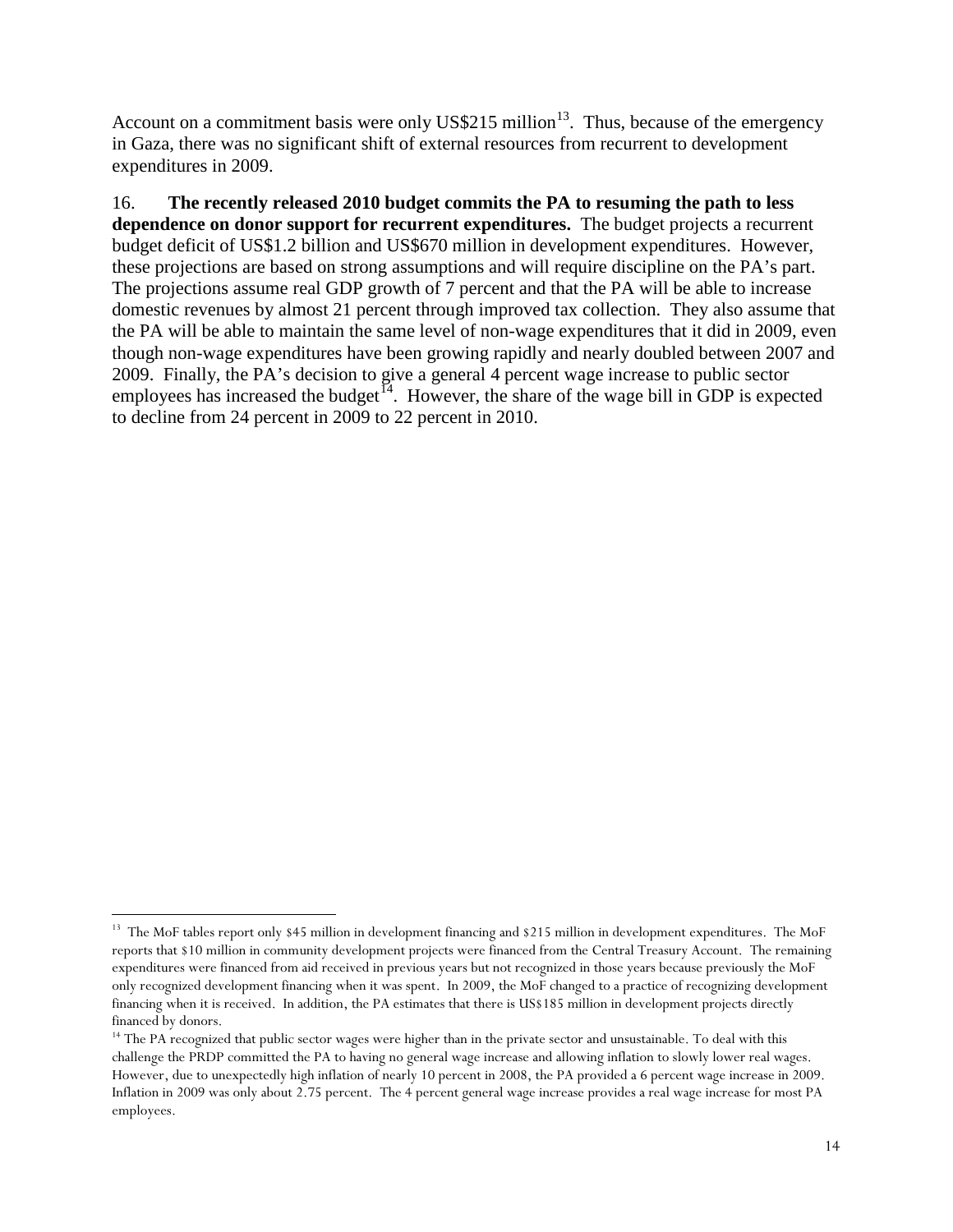# <span id="page-14-0"></span>Improving Public Finance Management

17. **As mentioned in the introduction, related to the reforms that strengthen the PA's fiscal position are reforms that increase the efficiency and transparency of Government expenditure, i.e. reforms in public financial management (PFM) and procurement.** The PA has a strong track record of strengthening its PFM system in order to ensure that government resources are managed in a transparent and accountable manner. The reforms that started in 2002 gathered pace following the formation of the Caretaker Government of Prime Minister Salam Fayyad in 2007. The initial focus of the Caretaker Government was on ensuring that cash controls were operating effectively, while more recently attention has been given to improving the budget preparation procedures, and the accounting and reporting of government expenditures.

18. **In preparing the 2010 budget a number of advances were made.** For the first time the PA received expenditure requests from budget units through a shared database. It also took another step on the path towards a program based budget by updating the accounting system so that it can capture expenditure information at the level of programs. For the 2011 budget the MoF intends to introduce a new budget classification based on international standards. It is also establishing a fiscal forecasting unit that should help the MoF align the budget with its fiscal policy objectives. This should also assist in improving the timeliness with which the budget is prepared.

19. **In recent months a range of improvements have also been made to the way that the budget is executed**. These reforms have strengthened the MoF's control of expenditures, increased the quality of accounting and reporting, and allowed financing costs to be contained. In particular:

- i. The computerized accounting system now connects the MoF with all line ministries and governorate offices and a robust system of access controls has been implemented. The system includes a procurement module and provides better control and reporting on budget execution. Coupled with improved internal audit capacity, the MoF is now able to devolve responsibility for a greater range of financial management tasks to the line ministries.
- ii. A commitment control system has been introduced to provide MoF with more control over expenditures in 2010. The system will allow MoF to better align expenditures with available cash resources, and will help in reducing the stock of expenditure arrears.
- iii. Further steps have been taken to consolidate cash management in the Central Treasury Account. "Zero-balance" bank accounts are now operating in all ministries – and all non-donor related bank accounts of line ministries are now closed.

20. **In another significant step, the MoF completed in December 2009 the preparation of the 2008 financial statements and submitted them to the State Audit and Administrative Control Bureau (SAACB).** The SAACB is auditing the statements with the support of the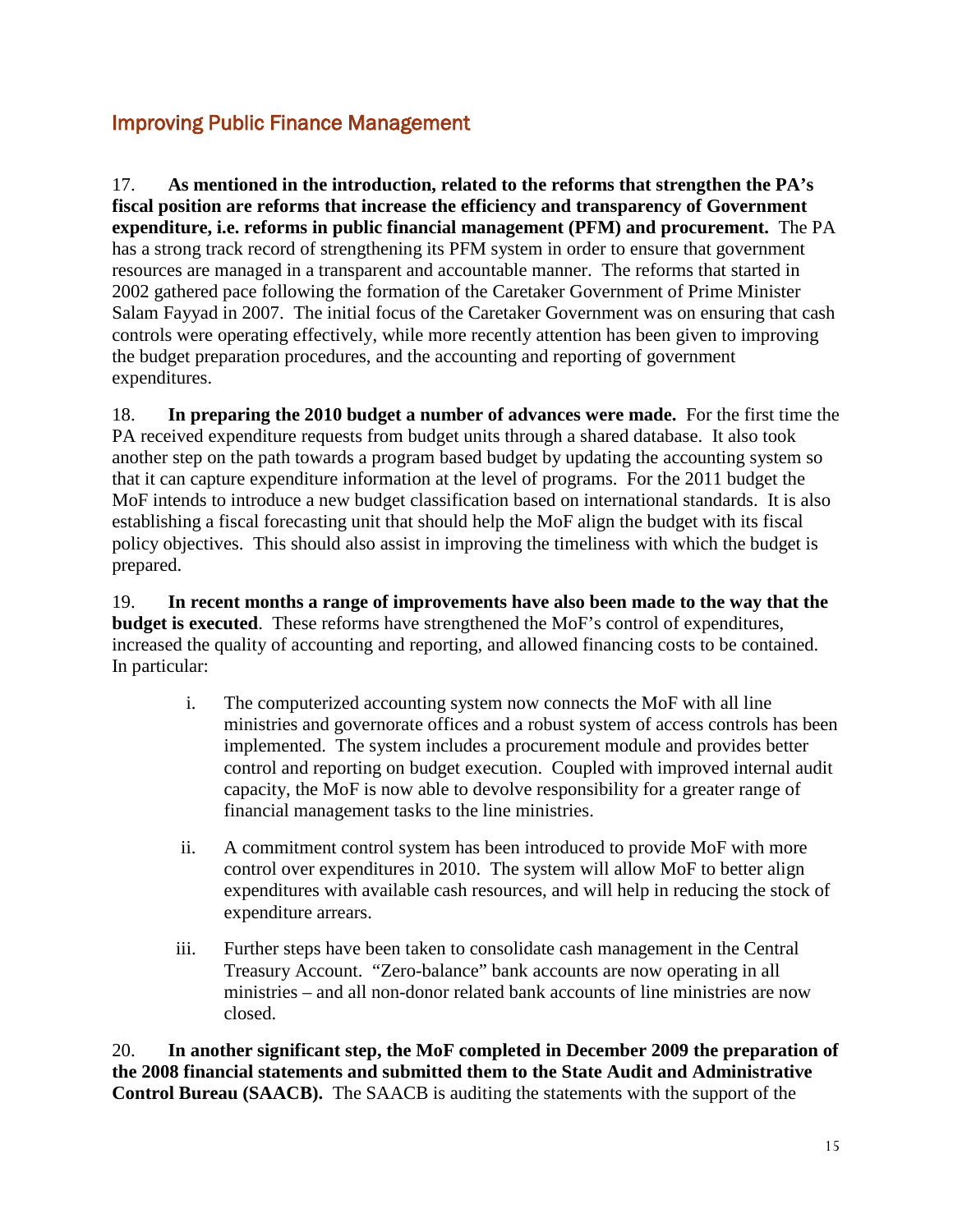Norwegian audit body, and Deloitte. In preparing the financial statements the MoF used the cash based International Public Sector Accounting Standards (IPSAS) as a guide. This is the first time that the PA has produced closed financial statements based on international standards. It was able to meet many of the requirements of IPSAS with the 2008 statements, and hopes to meet most if not all of the standards in the presentation of the 2009 financial statements.

21. **Developments have also occurred in the tax administration system**. These changes have improved the effectiveness of enforcement activity since mid-2009 and in conjunction with the stronger economy there has been a noticeable increase in the taxes being collected. Further reforms are proposed for the tax administration system with technical support being provided by the United States Agency for International Development and the IMF.

22. **Solid progress has been made in recent years in improving the PFM system but the task is becoming more challenging as more complex issues are being encountered.** The PA needs to maintain its focus on improving the PFM system so that the achievements to date are entrenched and progress continues to be made. Particular areas for improvement include:

- i. Continuing to strengthen the link between the cash plan and the commitment control system to reinforce the control of expenditures;
- ii. Increasing the focus on the quality of budget expenditures by developing the analytical capacity in the MoF for challenge and review, and clarifying the roles of sector ministries in the preparation and management of the development budget – especially the community development projects;
- iii. Approving the budget before or soon after the start of the fiscal year to support budget execution and provide more certainty for sector ministries and the providers of budget support; and
- iv. Using the opportunities provided by the new accounting system to continue improving the quality and range of reports on fiscal operations.

# <span id="page-15-0"></span>Public Procurement

23. **In 2002, the PA began preparation and implementation of major reform programs in areas of governance, in general, and public procurement, in particular (World Bank 2004).** Today, the public procurement system in WB&G is regulated by two separate laws: Procurement Law No. (9) of 1998 (or General Supplies Law) and Law No. (6) of 1999 on Public Works Tenders. The first law governs procurement of goods and services, while the second one regulates procurement of construction. The General Supplies Law was supplemented by detailed regulations, while there are no such regulations under the Public Works Law. A 2004 World Bank Country Procurement Assessment Report analyzed the public procurement legal framework, assessed the related institutional and organizational aspects, and identified some important gaps in the above-mentioned laws.In particular, identified gaps include the: (i) lack of a single agency or central authority to set uniform and consistent policy, rules, and procedures in public procurement; (ii) absence of specific rules governing the procurement of consulting services; and (iii) lack of rules and procedures on dispute resolutions.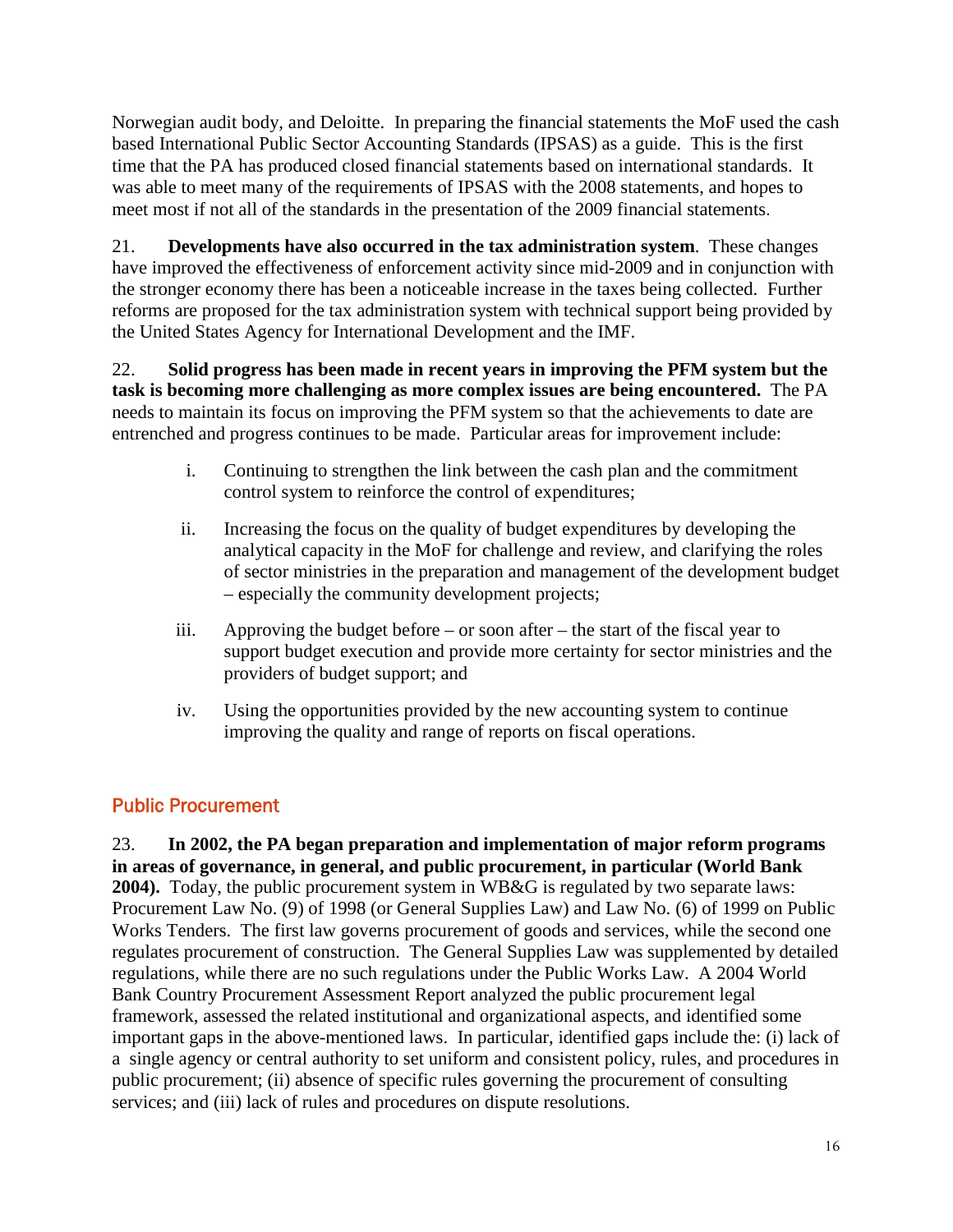24. **The PA undertook the enactment of a new public procurement law and regulations, and the first draft, introduced in February 2006, was fully aligned with international practices.** However, the law has since undergone several revisions, partly as a result of stakeholder consultations, so that the ratification and enactment of the law and regulations have been delayed. Once the law is ratified, the PA will be able to proceed with further steps, including enacting the supporting regulations for the new law, establishing an independent Public Procurement Authority, initiating national standard bidding documents, instituting a training program across the Government, in addition to additional measures necessary to make the law effective.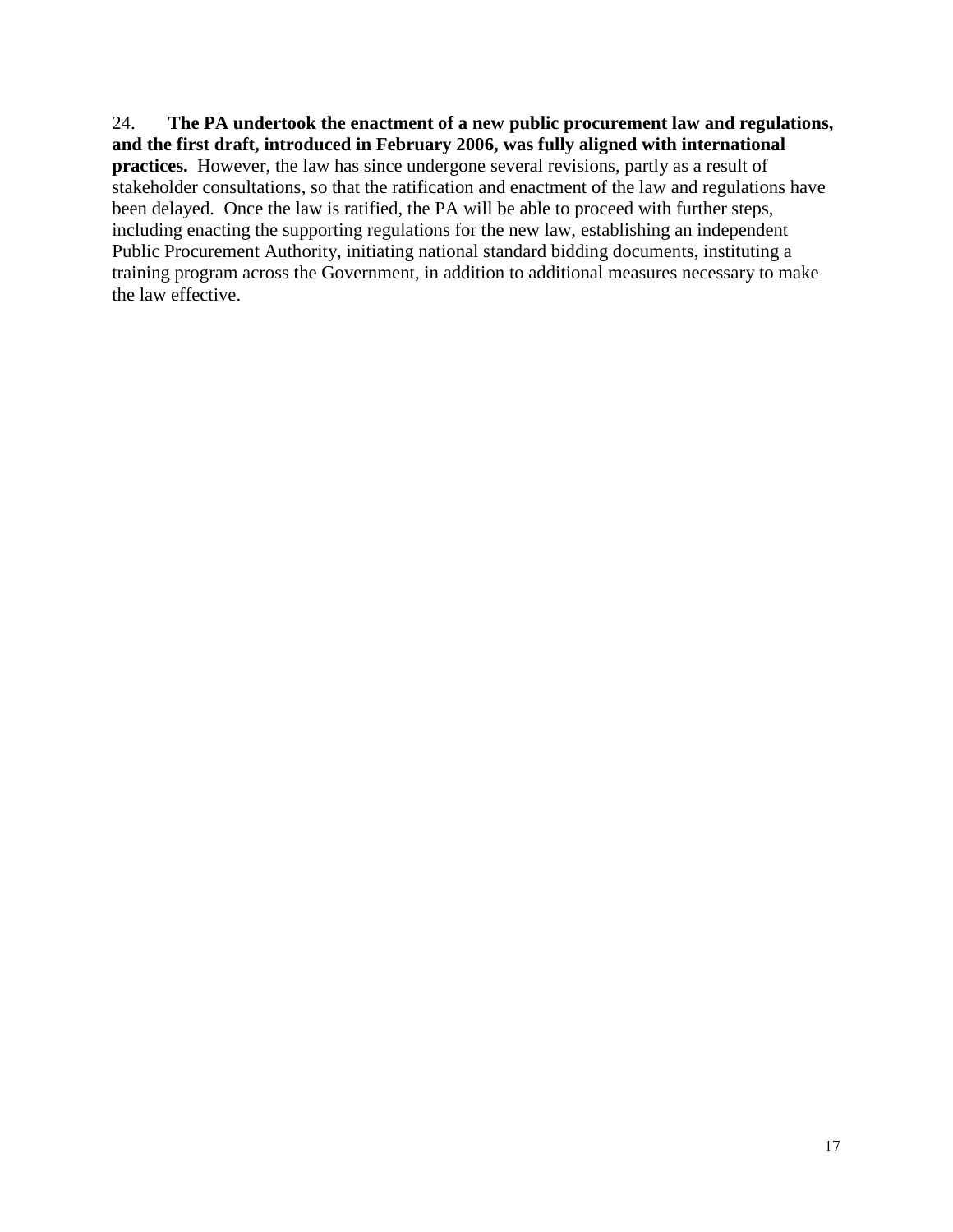# <span id="page-17-0"></span>Strengthening the Fiscal Position

**25. As previously mentioned, arguably one of the most critical current reform areas for the PA is strengthening its fiscal position in order to achieve fiscal sustainability for the future Palestinian state.** This section looks in some detail at three areas – the social safety net, public pension systems, and electricity distribution and net lending – that have a significant impact on PA finances and where the PA has embarked upon a reform path to reduce or at least improve the efficiency of spending. The discussion will demonstrate that progress in implementing reforms has been achieved, in some instances more than others, and comment on future directions.

### <span id="page-17-1"></span>Social Safety Net

26. **The PRDP highlighted that social assistance in WB&G is provided through a complex web of PA organizations (including at least 3 ministries), NGOs, and other external agencies implementing a series of uncoordinated initiatives, including cash assistance and food aid, and that this has "inevitably led to wastage of resources and poor targeting of assistance" (PA 2007, page 56).** The PRDP deemed a coherent reform of the social safety net as essential, leading to an overall social assistance strategy with improved equity, efficiency, and effectiveness of social protection. The Ministry of Social Affairs (MoSA), one of the first operating ministries of the PA, administers two of the main on-going cash assistance programs: the European Union (EU)-funded Special Hardship Case (SHC) and the World Bank-funded program under the Social Safety Net Reform Project (SSNRP). Together, these two programs provide over US\$50 million annually to roughly 57,000 poor households<sup>15</sup>. In the case of the SHC, the assistance takes the form of an allowance of NIS  $1,000^{16}$  $1,000^{16}$  $1,000^{16}$  per household every 3 months. Under the SSNRP, families receive a minimum of NIS 228 and a maximum of NIS 500 per month.

27. **In early 2009, the PA cabinet approved the merger of the EU-funded SHC and the World Bank-funded SSNRP program into a Palestinian National Cash Transfer Program (PNCTP) administered by MoSA.** This formal merger triggered the preparation of the PA's cash assistance strategy outlining the main components of the PNCTP, including a PNCTP targeting database, uniform payment modalities and amounts irrespective of funding source, and sound PNCTP monitoring and evaluation arrangements, amongst others. MoSA's draft cash transfer strategy was prepared in a participatory manner that outlined the steps needed to make the merger a reality. Furthermore, MoSA has made significant progress in implementing it. First and foremost, MoSA has committed to using the technique of "proxy means testing<sup>[17](#page-17-4)</sup>" to identify those households eligible for cash assistance, and is in the process of instituting a uniform payment level (depending on household size and welfare status), regardless of the source of funding. Once MoSA completes these reforms, the PA will have one of the most

<span id="page-17-2"></span><sup>&</sup>lt;sup>15</sup> In addition to these two PA-administered programs, UNRWA provides cash assistance to roughly 30,000 poor refugee households.

<sup>&</sup>lt;sup>16</sup> On March 27, 2010, the exchange rate was US\$1 = NIS 3.75.

<span id="page-17-4"></span><span id="page-17-3"></span><sup>&</sup>lt;sup>17</sup> This technique was used under the SSNRP program and an eligibility review suggests that a large majority (87 percent) of SSNRP beneficiaries belong to the poorest 25 percent of the total number of applicants for the MoSA cash assistance program – indicating an acceptable level of targeting.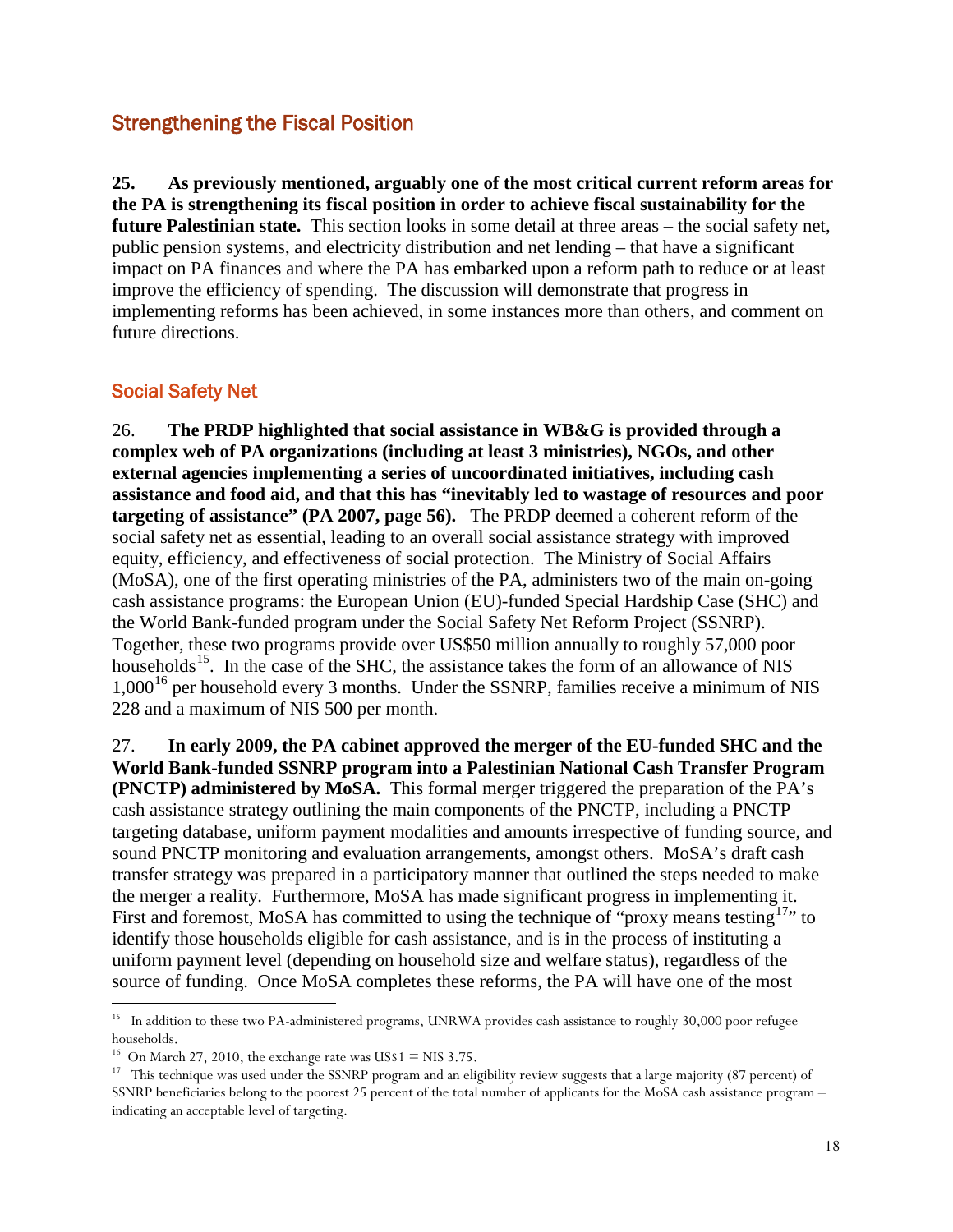advanced cash assistance programs in the Middle East and North Africa (MENA) region in terms of targeting, coverage, and ease of scaling up in the event of a crisis.

28. **The PRDP stressed that reforms to the social assistance programs are envisioned both to improve the efficiency as well as sustainability of these programs.** MoSA has updated the proxy means test formula using data from the 2007 Household Consumption and Expenditure Survey by PCBS, which has led to the determination that 1,500 households are no longer eligible for cash transfers. Unfortunately, application of the updated proxy means test formula in Gaza is delayed given the ongoing political situation. MoSA is therefore continuing to provide cash assistance to all households who previously benefited from the SHC and the SSNRP while at the same time exploring creative options to update the Gaza share of the PNCTP. Of course, while some households may exit the assistance program, others may enter, so that MoSA is accepting applications by new households. MoSA is also looking at ways to provide other types of assistance to households that are no longer eligible for cash benefits. In this regard, the EU and the World Bank are conducting a policy dialogue with and providing significant technical, managerial, and financial support to MoSA around the need to allocate available resources to the neediest families first as well as the amount of household benefit in order to begin to address issues of sustainability of the social assistance programs.

# <span id="page-18-0"></span>Public Pension System

29. **The PA's public pension system is a generous pension system with early retirement provisions, high benefit accrual rates, and provision of allowances not pertinent to retirement (World Bank 2003).** Budgetary pension expenditures accounted for about 4 percent of GDP in 2008, higher than the average in the MENA region and well above the GDP share in countries with similar GDP per capita, which range from 0.1 to 2 percent. The population of WB&G is very young, with only around 3 percent of the population over 65 years of age, so that the fiscal burden of the pension system will increase as the population ages. The fragmentation of the information on the pension system between the Palestinian Pension Authority and the MoF prevents the calculation of accurate pension liabilities, but preliminary MoF indications suggest that these liabilities are in the range of US\$1.5-2 billion.

30. **Pension reforms began as early as 1998 when the PA began the gradual integration of the two civil service schemes that it had inherited from Jordan for West Bank civil servants and from Egypt for Gaza civil servants (World Bank 2010c).** In 2001 the West Bank scheme was closed to new entrants and all new civil service recruits were enrolled in the Gaza pension scheme. A new scheme was enacted in 2005 by the Unified Pension Law (UPL). The current pension system covers approximately 74,367 civil servants and 63,194 security personnel as of June 2009, together accounting for around 16 percent of the total labor force in the PA and 7 percent of the working-age population (ages 15-64 years).

31. **The PA has recently put in place some reforms to the existing public pension system, e.g. the decree issued by the MoF in 2009 requiring all ministries to comply with the career paths and promotions defined in the civil service regulations.** These guidelines stipulate that all civil servants must remain in each grade for a minimum of five years before being eligible for promotion, and in the case of security service personnel, a minimum of four years. In addition,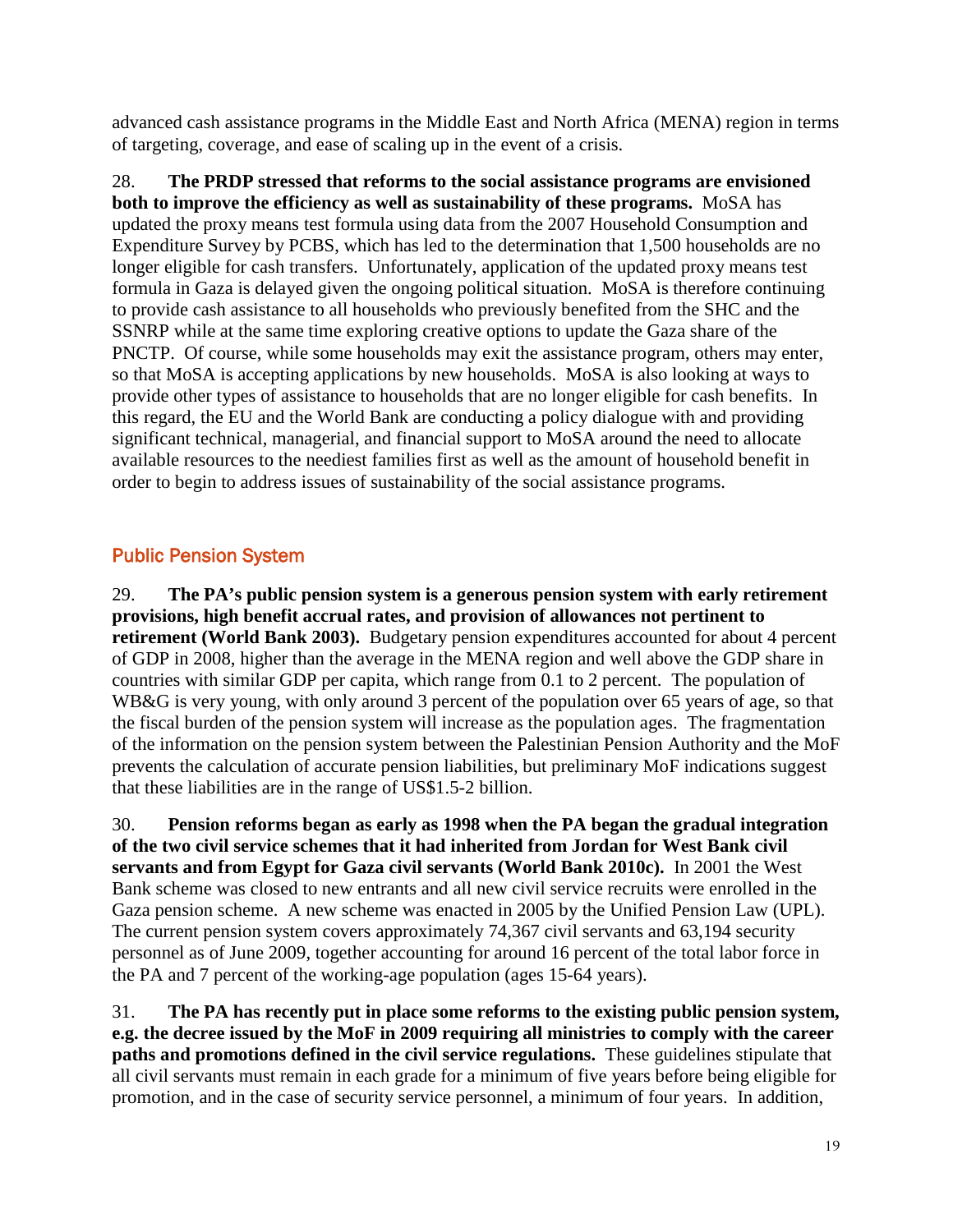all pensions, as of January 1, 2009, are calculated using the average of three years of wages to determine the pensionable salary. As such, artificial end-of-career salary increases that have a negative effect on pension liabilities are eliminated. Furthermore, no promotions are granted in the year before retirement. However, in order to improve the long-term financial situation of the pension system, a full overhaul of the existing system is necessary. In parallel, the PA is exploring some parametric adjustments for the short-term, including:

- i. gradually increasing the retirement age;
- ii. eliminating early retirement provisions or introducing actuarially fair reduction factors;
- iii. reducing the accrual rate;
- iv. reducing or eliminating some of the benefits, such as lump sum payments; and
- v. substantially limiting or eliminating the possibility of purchasing years of service for civil servants with interrupted service in order to be eligible for a pension.

32. **The PA has committed to preparing a pension reform action plan and exploring some of the pension reform options outlined above, thereby making the UPL more sustainable.** The World Bank recently reviewed legal and institutional arrangements of the pensions system and provided up-to-date medium-term financial projections of pension liabilities for the 30- to 50-year timeframe, with and without parametric adjustments. The challenge facing the PA now is to use the existing analysis -- taking into account the current prevailing social, economic, and political context -- and choose a policy reform option that will best reduce the unfunded public pension liabilities while creating the preconditions for expanding system coverage in the future.

### <span id="page-19-0"></span>Electricity Distribution and Net Lending

33. **Despite a recent substantial reduction, the cost of subsidizing citizens' consumption of electricity continues to represent a significant drain on Government financial resources.**  This is primarily driven by the "net lending" phenomenon in the electricity sector which arises due to the non-collection (by utilities and municipalities) of electricity bills, and the diversion of utility revenues to fund municipal operations. This behavior forces the central government to fund payments to the Israel Electricity Company (IEC) for bulk purchases of electricity in order to avoid service disruption. Increasing collection rates is vital to allow the PA to reduce net lending and to provide the utilities with the funds necessary to maintain the grid and expand to meet growing demand. Net lending began accelerating rapidly in 2006 and by 2007 was accumulating at a rate of approximately US\$50 million per month; the PA and IMF estimate that it reached about US\$535 million or nearly 11 percent of GDP in 2007. Since then, due to strong efforts by the PA, it has fallen to US\$374 million or 6.1 percent of GDP in 2009<sup>[18](#page-19-1)</sup>. Most of this decline is due to Government policies of encouraging improvements in electricity collections and payments to IEC by the local authorities in the West Bank. Major West Bank contributors to

<span id="page-19-1"></span><sup>&</sup>lt;sup>18</sup> The PA reports that net lending in the West Bank fell from US\$350 million in 2006 to US\$70 million in 2009.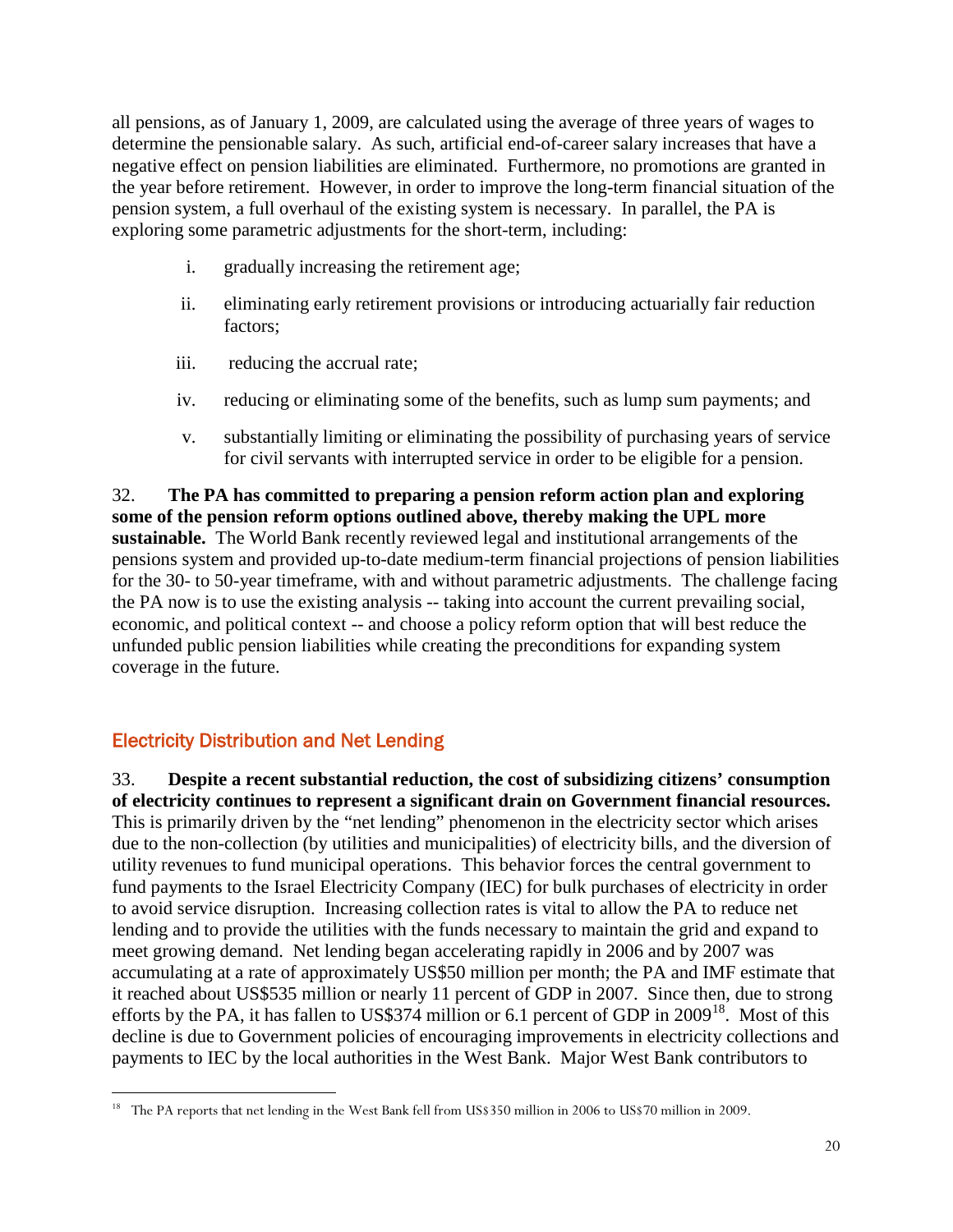past net lending for electricity – the cities of Nablus, Hebron, Jenin, Qalqilya, and Tulkarem – have reportedly in the past few months raised their payments of IEC bills steadily. Going forward, the PA plans on intensifying its efforts to increase collection rates in Gaza from those households who can afford to pay. However, the IEC and Israeli Ministry of Finance do not provide information on the bills or payments of Palestinian local governments to the Palestinian MoF, so that the Palestinian MoF is unable to make an accurate assessment of electricity net lending.

34. **The electricity distribution system in the West Bank remains highly fragmented as many municipal and village councils have resisted transferring their electricity assets and services to regional electricity distribution companies, set up to operate as commercial entities, independent of the municipalities that own them, and with the goal of raising collection rates and increasing investment in the sector (PA 2004).** Exceptions are the network in the Jerusalem area, which has been managed by the Jerusalem District Electricity Company (JDECO) since 1927, and the distribution networks in the Gaza Strip, which were transferred in 1998 to a regional utility, Gaza Electricity Distribution Company (GEDCO), owned jointly by the municipalities that used to run the networks. Other components of the distribution system were managed until 2003 by individual municipalities, each running the network within its own boundaries and despite relatively high electricity tariffs, the distribution system was poorly maintained by selected municipalities. Since then, the Hebron Electricity Distribution Company (HEDCO) and the Southern Electricity Company (SELCO) were established in the southern region of the West Bank. And in 2008, the Northern Electricity Distribution Company (NEDCO) was established by the PA -- several steps were taken to make it operational, though it has yet to distribute electricity. In fact, both SELCO and NEDCO still do not operate effectively partly since local governments have been unwilling to transfer their electricity assets and give up the revenue they generate.

35. **In terms of collection of electricity bills, a culture of non-payment has taken hold in large parts of WB&G and the PA has taken steps to increase collection rates and reestablish a culture of payment.** The PA has initiated a system of requiring citizens to show "certificates of payment" attesting that they are current on utility bills in order to receive some government services. The PA has also begun directly deducting utility payments from the pay checks of delinquent PA employees. However, by far the most effective step to date has been the introduction of pre-paid meters: nearly 150,000 meters have now been installed and the PA has secured funding for another 140,000 to be installed by 2011.

36. **Collecting utility revenues is only half the equation: once they are collected, they must be used to pay for the electricity that is distributed to consumers.** Unfortunately, the established distribution companies have been less successful than hoped because, in some cases, they are not operating as independent companies and their municipal owners continue to tap their funds to run municipal operations.In the case of the newly formed NEDCO in particular, the local governments that are most reliant on electricity fees have not been willing to turn over electricity distribution to the new company. In order to ensure that all electricity distribution is indeed moved to the distribution companies and that these operate as commercially independent companies that pay all costs before distributing dividends to their owners, a new electricity law became necessary giving wider regulatory power to the Palestinian Energy Authority.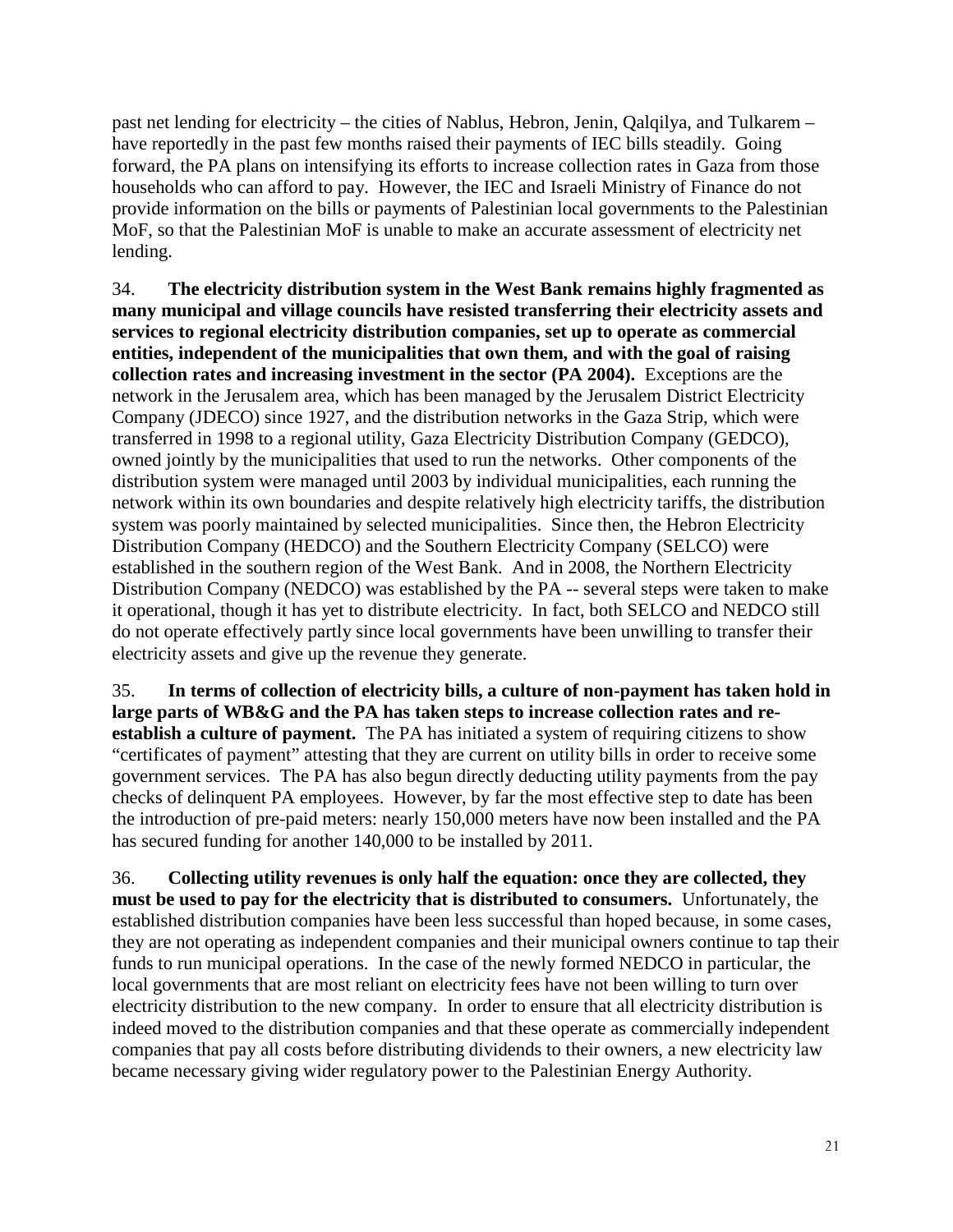37. **The new General Electricity Law was approved by Palestinian President Mahmoud Abbas in April 2009, requiring the establishment of electricity distribution companies and the transfer to these utilities of the electricity assets of municipalities and village councils no later than May 2010.** After some delay, progress has been made in the establishment and approval of the Board of the Palestinian Electricity Regulatory Council, which is required in order to provide the legal underpinning to the selected method for asset revaluation and payment of dividends to municipalities, as well as for issuing of licenses for the distribution companies that will take over these service areas. However, less progress has been made in the transfer of electricity assets to the distribution companies as required by the Electricity Law. The main obstacle for the transfer of electricity assets to the distribution companies has been the reluctance of many municipalities and village councils to relinquish their revenues from electricity sales, on the grounds that their financial situation would be seriously unsustainable without them. Therefore, in the coming months, the PA will need to undertake the following measures:

- a. Issue licenses for distribution companies in accordance with the new Electricity Law;
- b. Prepare a time-bound comprehensive strategy to transfer West Bank electricity supply and distribution services to the distribution companies; and
- c. Develop a municipal finance plan to mitigate, for a transitory period, loss of revenues by municipal and village councils due to transfer of their electricity services to the distribution companies and to provide them as well with incentives for joining the distribution companies.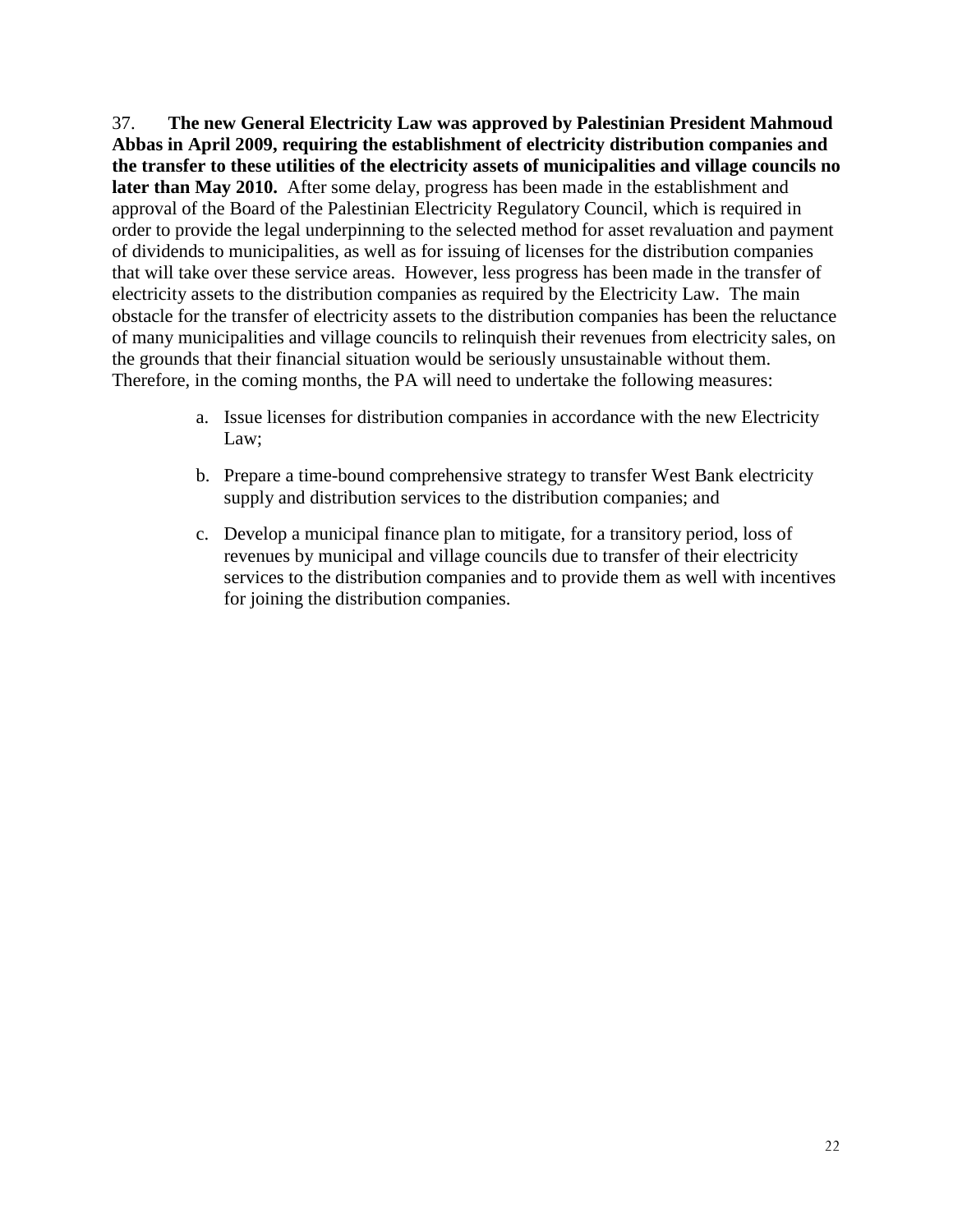# <span id="page-22-0"></span>Municipalities: Contribution to Service Delivery and Fiscal Impact

38. **In the PRDP, the PA expressed a commitment to bring "government closer to the people by ensuring that local government is both empowered and accountable" (PA 2007, page 22).** Several reforms were envisioned, including introducing new legislation to clarify and regulate the relationship between central and local government; establishing a policy framework that promotes fiscal autonomy and discipline at the local level; and building the operational, administrative, and financial management capacity of local government bodies. The PRDP's focus on local government is an indication both of their importance in delivering services to the population as well as their impact on the fiscal position of the PA. Fiscally sustainable local governments that deliver quality services are essential for any future Palestinian state.

39. **There are three different types of local government units (LGUs) in WB&G: municipalities (132), village councils (235), and project committees (115)**. The Law on Local Authorities of 1997 brought all three forms of local governments under one regulatory legal framework. To distinguish between different municipalities, the Law divided them into four main categories, based mostly on population criteria, location and date of establishment (see Table 2). Class A and B municipalities have extensive experience in local administration and generally perform well, both in terms of service provision and revenue generation for their expenditures. The experience of class C and D municipalities has been mixed, some performing well but others poorly.

| Category             | <b>Number</b> | Date of Establishment  | Population               |
|----------------------|---------------|------------------------|--------------------------|
| Class A municipality | 14            | Governorate centers    |                          |
| Class B municipality | 25            | Prior to 1994          |                          |
| Class C municipality | 41            | <b>After 1994</b>      | over 15,000              |
| Class D municipality | 52            | <b>After 1994</b>      | between 5,000 and 15,000 |
| Village councils     | 238           |                        | less than $3,000$        |
| Project committees   | 127           | Very small communities |                          |
| <b>TOTAL</b>         | 497           |                        |                          |

#### <span id="page-22-1"></span>**Table 2: Classification of local government units**

Source: World Bank. 2010b. *West Bank and Gaza: Municipal Finance and Service Provision*.

40. **Following the establishment of the PA in 1993, the number of municipalities in WB&G jumped from 30 to 132, an increase due to political rather than functional considerations.** Therefore, not all have the capacity to function as municipalities, raising revenues and managing financial accounts as a public service agency (UNDP 2004). The Ministry of Local Government (MoLG) also established village project communities in small communities to act as local authorities on its behalf (MDLF/MoLG 2009). During the mid-1990s, the MoLG also upgraded some village councils to municipalities and provided them with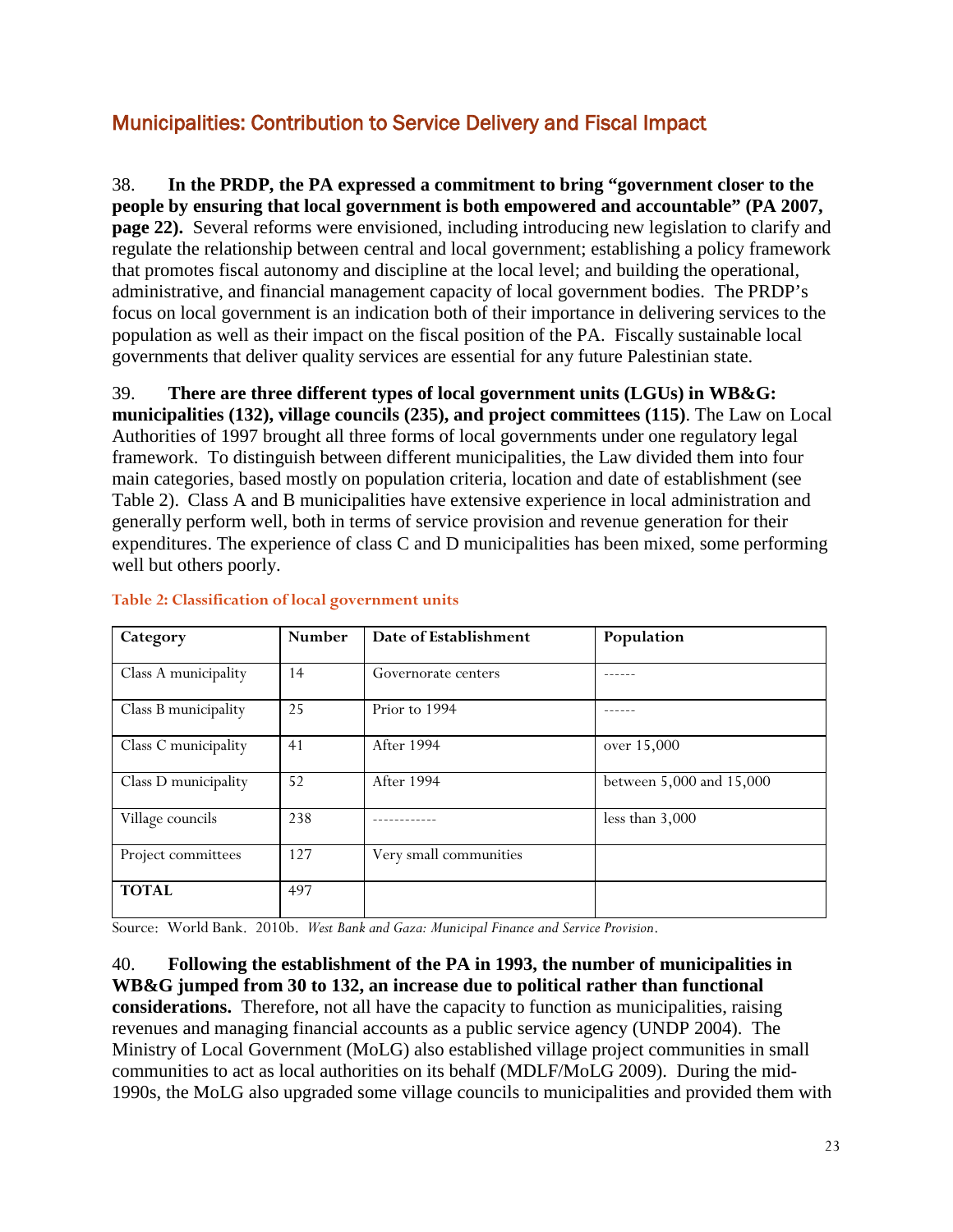revenues and representation (replacing *mukhtars* with elected councils) that they did not previously enjoy. Starting in 1997, the MoLG also established Joint Services Councils (JSCs), intended to improve economies of scale and quality in provision of some services, the most effective of which is for solid waste collection. There are a total of 86 but not all operate effectively.

|                | <b>Ottoman</b> | <b>British</b> | Jordanian             | Israeli    | 1994- | 2000 | 2003 | 2004 | 2010 |
|----------------|----------------|----------------|-----------------------|------------|-------|------|------|------|------|
|                | Period         | <b>Mandate</b> | <b>Administration</b> | Occupation | 1997  |      |      |      |      |
|                | 1516-1917      | 1917-1948      | 1948-1967             | 1967-1994  |       |      |      |      |      |
| Municipalities | 22             | $62^{\circ}$   | 25                    | 28         | 86    | 95   | 96   | 121  | 132  |
| Village        |                |                | 87                    | 87         | 197   | 212  | 214  | 252  | 235  |
| councils       |                |                |                       |            |       |      |      |      |      |
| Project        |                |                |                       |            | 98    | 111  | 128  | 130  | 115  |
| committees     |                |                |                       |            |       |      |      |      |      |
| Total          | 22             | 62             | 112                   | 115        | 381   | 418  | 438  | 503  | 482  |
| JSC            |                |                |                       |            |       | 42   | 51   | 86   | 86   |
| <b>TOTAL</b>   | 22             | 62             | 112                   | 115        | 381   | 460  | 489  | 589  | 568  |

### <span id="page-23-0"></span>**Table 3: Historical overview of the Palestinian local government system**

Source: Joint Services Councils Department, Ministry of Local Government

<sup>a</sup> Of which 38 were local councils, i.e. intermediate in size between a municipality and a village council

41. **The proliferation of local governments and the existence of many small municipalities that lack the capacity to deliver services and achieve economies of scale in service provision has become a central concern for the PA.** As part of its local government reform agenda, the PA is promoting amalgamation of local government units and in 2009 developed an amalgamation strategy (MDLF/MoLG 2009).

42. **Although the law assigns some 27 different functions to municipalities, there are just six core services that most provide: (a) solid waste, (b) street maintenance, (c) water, (d) road maintenance, (e) school maintenance (includes building new classrooms, school supplies, etc.), and (f) street lighting.** Electricity distribution (by 46 percent of municipalities), public parks (40 percent), and libraries (34 percent) are also municipal services<sup>[19](#page-23-1)</sup> (World Bank 2010b). Those services with large social impacts such as health, education, and social services, as well as services with direct local effects are not legally assigned to municipalities. In many countries, at least certain aspects of such services, such as emergency services for the health sector, kindergarten services for the education sector, and some social services addressing local problems, are assigned to local governments. In addition, some key services that according to international standards are typically provided by municipalities, such as traffic management, fire fighting, and wastewater treatment, are rarely provided. Figure 3 provides an overview of municipal services and the percentage of municipalities that provide them, showing that most municipalities provide a handful of core services, while many services such as slaughter houses, traffic lights, sewer systems, and museums are not provided.

43. **To cover the costs of these services, municipalities are able to generate revenues from various sources, some collected on their behalf by the central authorities and others collected by them.** Table 4 summarizes the sources of financing available to municipalities. Yet

<span id="page-23-1"></span><sup>&</sup>lt;sup>19</sup> With the approval of the Electricity Law in 2009, municipalities will no longer be providing electricity services.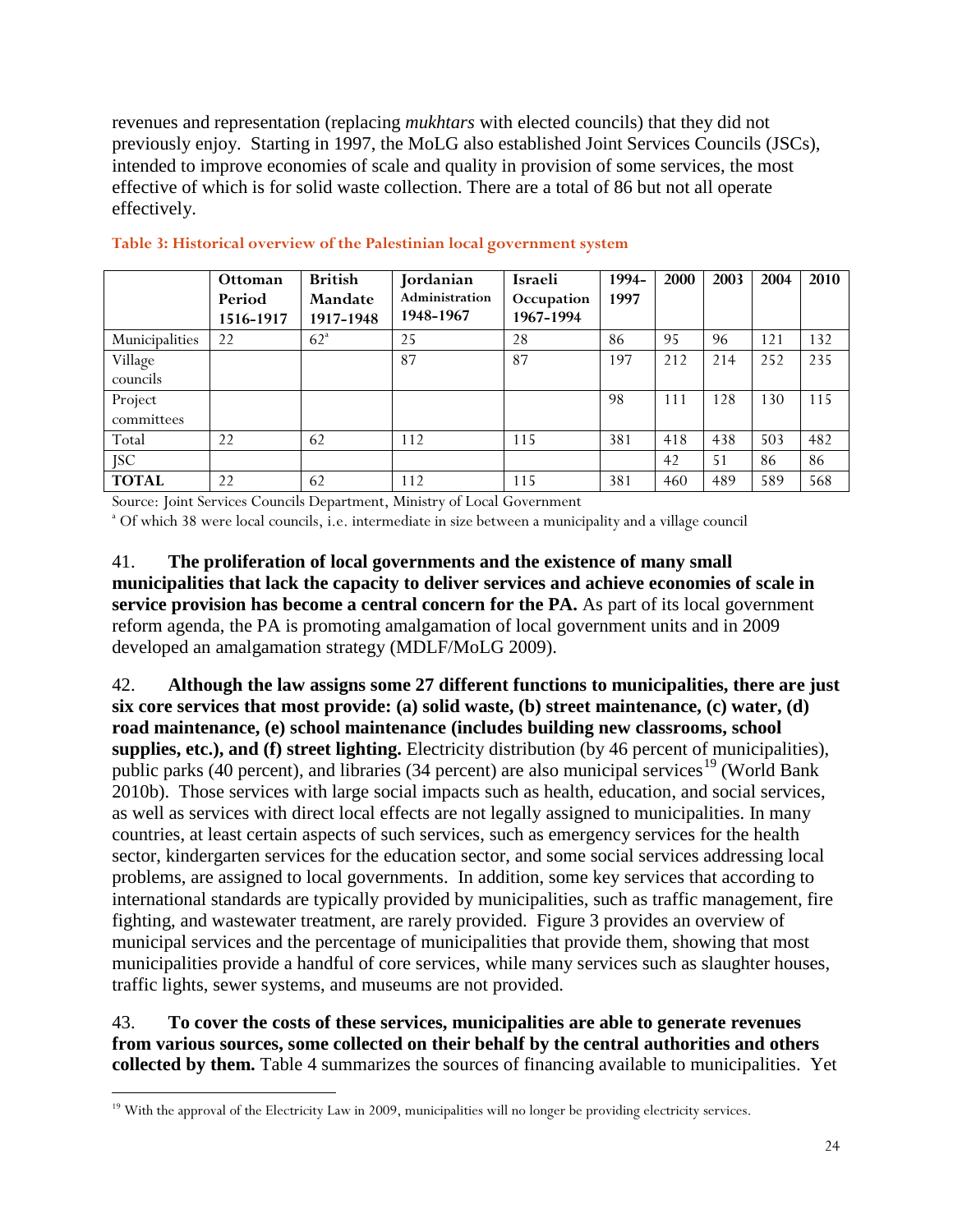despite the availability of this range of revenue sources, municipalities are not able to generate sufficient financing to cover their expenditures. A large part of municipal budgets (90 percent) are spent on operating costs, primarily to cover salaries, and municipalities have limited resources for capital investments (World Bank 2010b). By international standards this constitutes an insufficient allocation for public investment on the part of municipalities.



<span id="page-24-0"></span>**Figure 3: Percentage of municipalities providing a given service**

Source: World Bank. 2010b. *West Bank and Gaza: Municipal Finance and Service Provision*.

44. **Municipalities have difficulty in recovering their service costs.** As levels of unemployment and poverty have risen, many Palestinians are unable to pay for municipal services. Furthermore, there is widespread free-rider behavior and unwillingness to pay due to consumers' low satisfaction with municipal service provision. Even once well-performing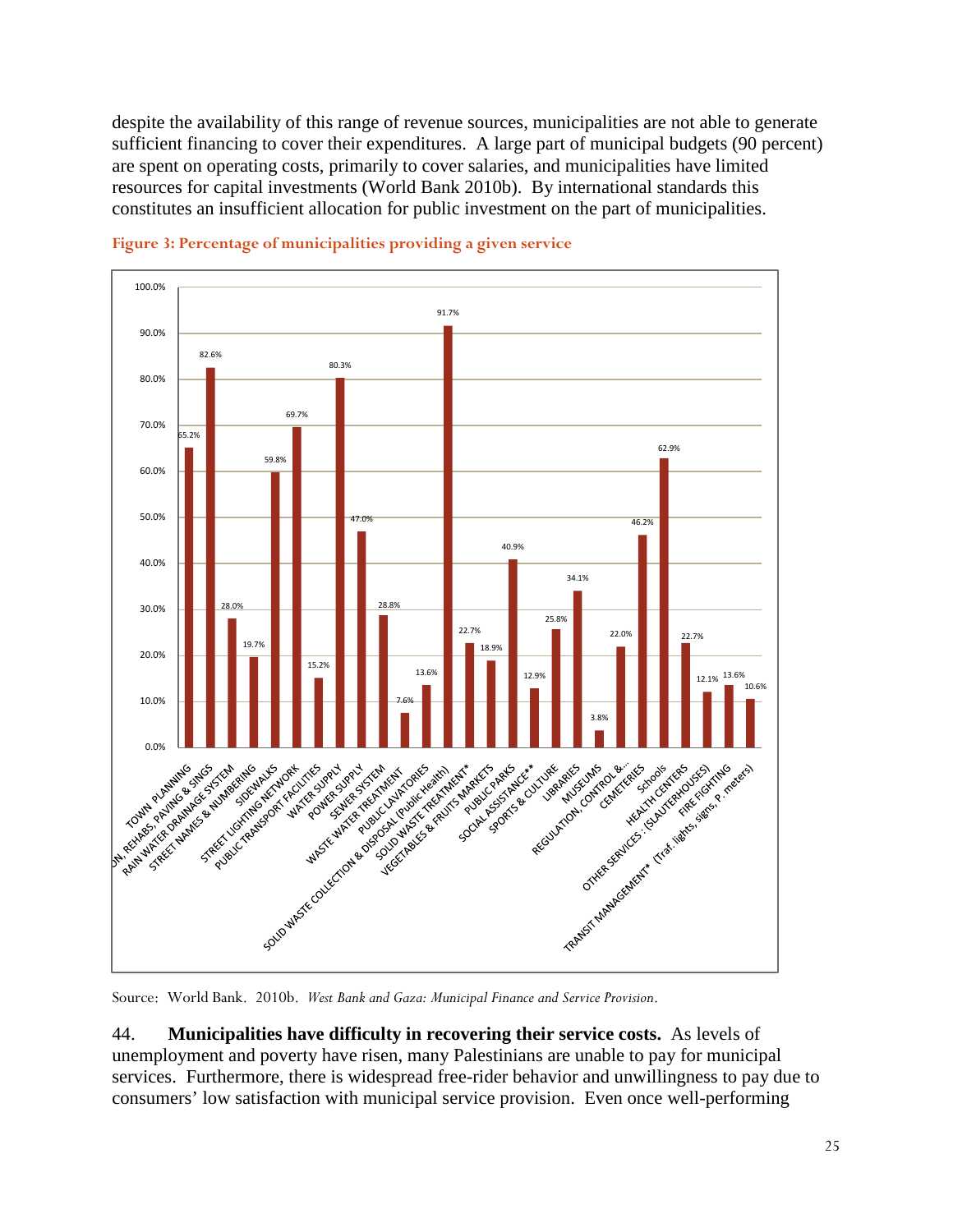municipalities are now unable to raise enough revenues to provide adequate services and recover their costs. Some services, such as solid waste management, are a public good and are therefore subsidized through other revenue sources: per capita expenditures for solid waste are three times larger than the revenues it generates (World Bank 2010b). In part, this is because of the difficulty in enforcing fee collection but it is also because the service charge is low. Consequently, 65 percent of municipalities are currently running budgetary deficits that cannot be sustained -- only 38 of the 132 municipalities have operational surpluses and only 25 have balanced budgets (World Bank 2010b).

| <b>Revenue source</b>                                  | <b>Collection Responsibility</b>                                                                |  |  |  |
|--------------------------------------------------------|-------------------------------------------------------------------------------------------------|--|--|--|
| LGU revenues collected by the central government (MoF) |                                                                                                 |  |  |  |
| Property tax                                           | MoF evaluates and collects property taxes on behalf of municipalities and transfers 90% of the  |  |  |  |
|                                                        | revenues collected.                                                                             |  |  |  |
| Profession and                                         | MoF collects fees on behalf of LGUs and transfers 90% of the revenue collected.                 |  |  |  |
| industry fees                                          |                                                                                                 |  |  |  |
|                                                        | Transfers from the central government                                                           |  |  |  |
| <b>Transportation fees</b>                             | MoT collects fees for motor vehicle licenses and traffic violation fees are collected by police |  |  |  |
| and fines                                              | and 50% of revenues generated are allocated to municipalities by MoF on the basis of the        |  |  |  |
|                                                        | MoLG's recommendations and cabinet decision.                                                    |  |  |  |
| Emergency                                              | Cabinet may decide to allocate transfers for emergency situations on the basis of the MoLG's    |  |  |  |
| transfers                                              | recommendations.                                                                                |  |  |  |
| Fees collected by LGUs                                 |                                                                                                 |  |  |  |
| Construction                                           | Municipalities may collect fees for construction permits. Village councils collect              |  |  |  |
| permit fees                                            | "commissions" for construction permits, but the fees are collected by MoLG's regional           |  |  |  |
|                                                        | branches on their behalf.                                                                       |  |  |  |
| Public property                                        | LGUs collect rent for the lease of their properties.                                            |  |  |  |
| rents                                                  |                                                                                                 |  |  |  |
| Craft fees                                             | Professional and business license fees are collected by municipalities. This duplicates the     |  |  |  |
|                                                        | profession and industry fees collected by MoF.                                                  |  |  |  |
| Signboard fees                                         | These are collected by municipalities.                                                          |  |  |  |
| Public market fees                                     | Those municipalities with public markets collect the fees.                                      |  |  |  |
| Other user fees                                        | Municipalities (or Joint Councils) collect fees for the provision of relevant public services   |  |  |  |
|                                                        | (e.g., solid waste collection).                                                                 |  |  |  |
| Personal (poll) tax                                    | Collected by some municipalities from adult males (based on Jordanian law).                     |  |  |  |
| Education tax                                          | This tax is based on a Jordanian regulation, for the rehabilitation and maintenance of schools  |  |  |  |
|                                                        | and provision of school supplies.                                                               |  |  |  |
| Utility fees collected by LGUs                         |                                                                                                 |  |  |  |
| Water fees                                             | LGUs provide water services by purchasing it from the Israeli water supply company and          |  |  |  |
|                                                        | charge user fees. When surplus is generated municipalities use it to subsidize operating costs  |  |  |  |
|                                                        | (often salaries).                                                                               |  |  |  |
| Electricity fees                                       | LGUs provide electricity services by purchasing it from the Israeli Electric Company and        |  |  |  |
|                                                        | charge user fees. When surplus is generated municipalities use it to subsidize operating costs  |  |  |  |
|                                                        | (often salaries).                                                                               |  |  |  |

#### <span id="page-25-0"></span>**Table 4: Revenue sources of local government units**

Source: Ministry of Local Government. March 2009. *Local Government Financial Policies.*

45. **Municipal leaders do not have an accurate picture of the financial health of their institution due to the accounting methods applied.** Most municipalities use a cash-flow based accounting system that does not take into consideration actual bills to be paid, debts owed or to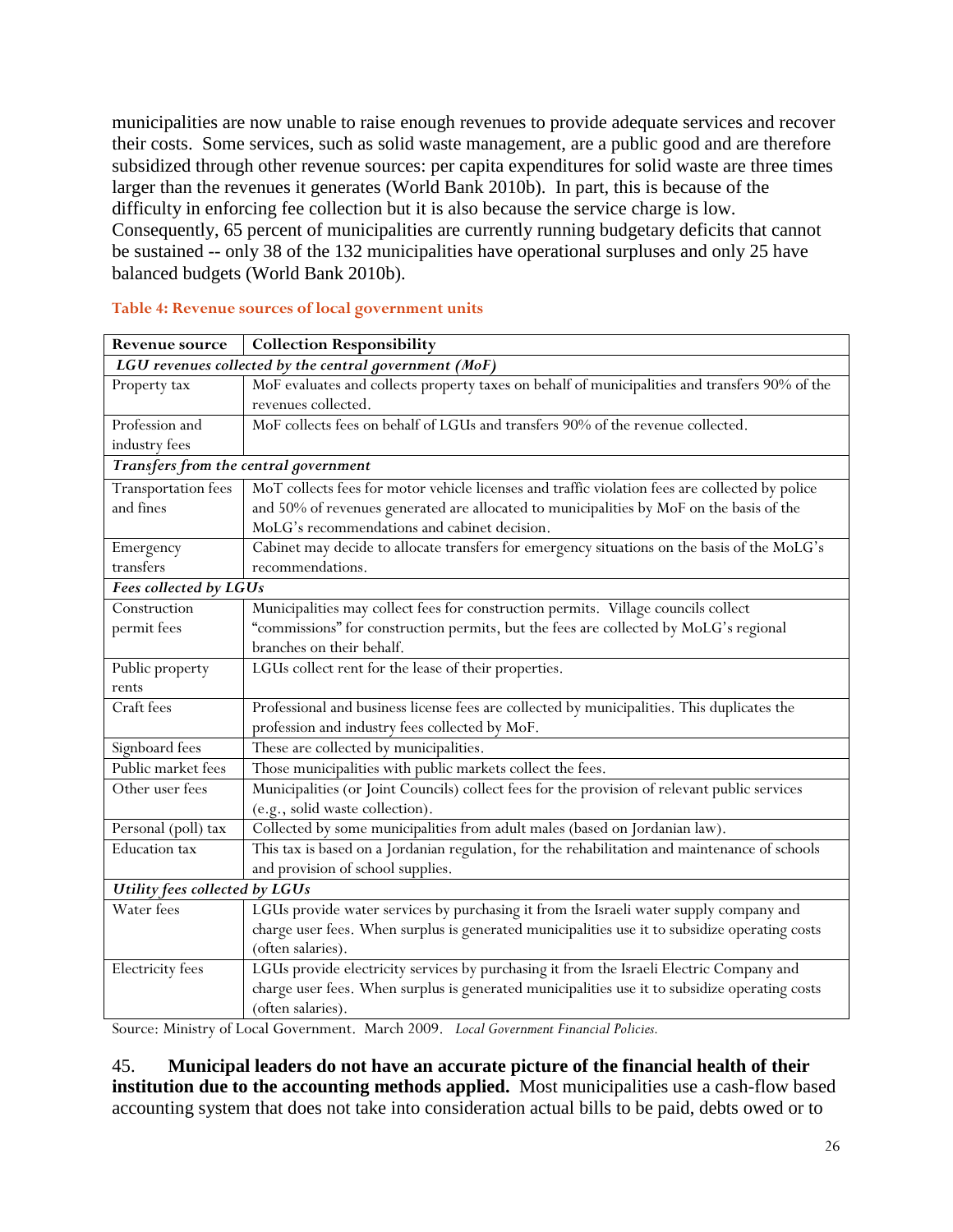be paid, the depreciation of assets, or their investment costs. With the support of the Municipal Development and Lending Fund (MDLF), the MoLG has prepared a new chart of account for municipal budgets in use since 2008 and is currently rolling out an accrual based accounting system that will enable municipalities to have a much clearer understanding of their fiscal situation and allow them to plan and manage their finances better.

46. **Whether a municipality provides electricity or not has a direct impact on the budgetary constraint it faces and therefore on its expenditure on other services and the resulting quality of delivery of these services.** On average, in 2008, the services and public works with the largest per capita expenditure in municipalities included (World Bank 2010b): (i) electricity (NIS 96.80); (ii) water supply (NIS 38.36); (iii) solid waste (NIS 36.92); (iv) street maintenance (NIS 16.01); and (v) roads (NIS 11.76). However, when considering municipalities that provide electricity and therefore face a soft budget constraint since they can tap into electricity bill revenues separately from those that do not provide electricity, a different picture emerges. Those municipalities facing a soft budget constraint spend significantly more, in per capita terms, than the other municipalities, in particular on water, roads, and streets. It may therefore be inferred that future municipal fiscal restructuring due to the transfer of electricity distribution to distribution companies will have, at least in the short-term, an impact on the provision of these three services.

47. **Since municipalities currently use cash-flow based accounting, they often confuse fees that they have collected for utility sales, especially electricity, with profits.** This is especially the case for those 58 municipalities that provide electricity services. These municipalities are running accrual operating deficits greater than 50 percent of their budgets (World Bank 2010b). They have been using the income from the service to cover other expenditures (primarily salaries) and not paying the IEC (especially between the years 2000 and 2008) which in turn deducted the unpaid amount from the clearance revenues due to the PA MoF. This diversion has been considerably lowered since 2008, following efforts by the PA to introduce fiscal discipline. Comparing those municipalities providing electricity to those who do not, a clear pattern emerges. Because municipalities that are electricity providers have soft budgetary constraints, they are characterized by poorer financial performance. As non-providers face hard budgetary constraints, they have noticeably better fiscal management: higher surpluses, more diverse sources of revenue, and higher collection rates (World Bank 2010b).

48. **Current efforts by the PA to transfer electricity provision from municipalities to utilities are a step in the right direction and indeed there seems to be wide consensus among municipal leaders on the value of this reform**. In the interim period, however, measured support including temporary financial assistance is required to ensure that service delivery to citizens will not be impacted and so that municipalities can enhance their revenue collection in other areas. Thus, key areas of focus for the new local government draft strategy include (MoLG 2010):

- i. continuing the work of enhancing the administrative, financial, and technical capabilities of local governments;
- ii. restructuring local governments, especially working towards consolidation of LGUs;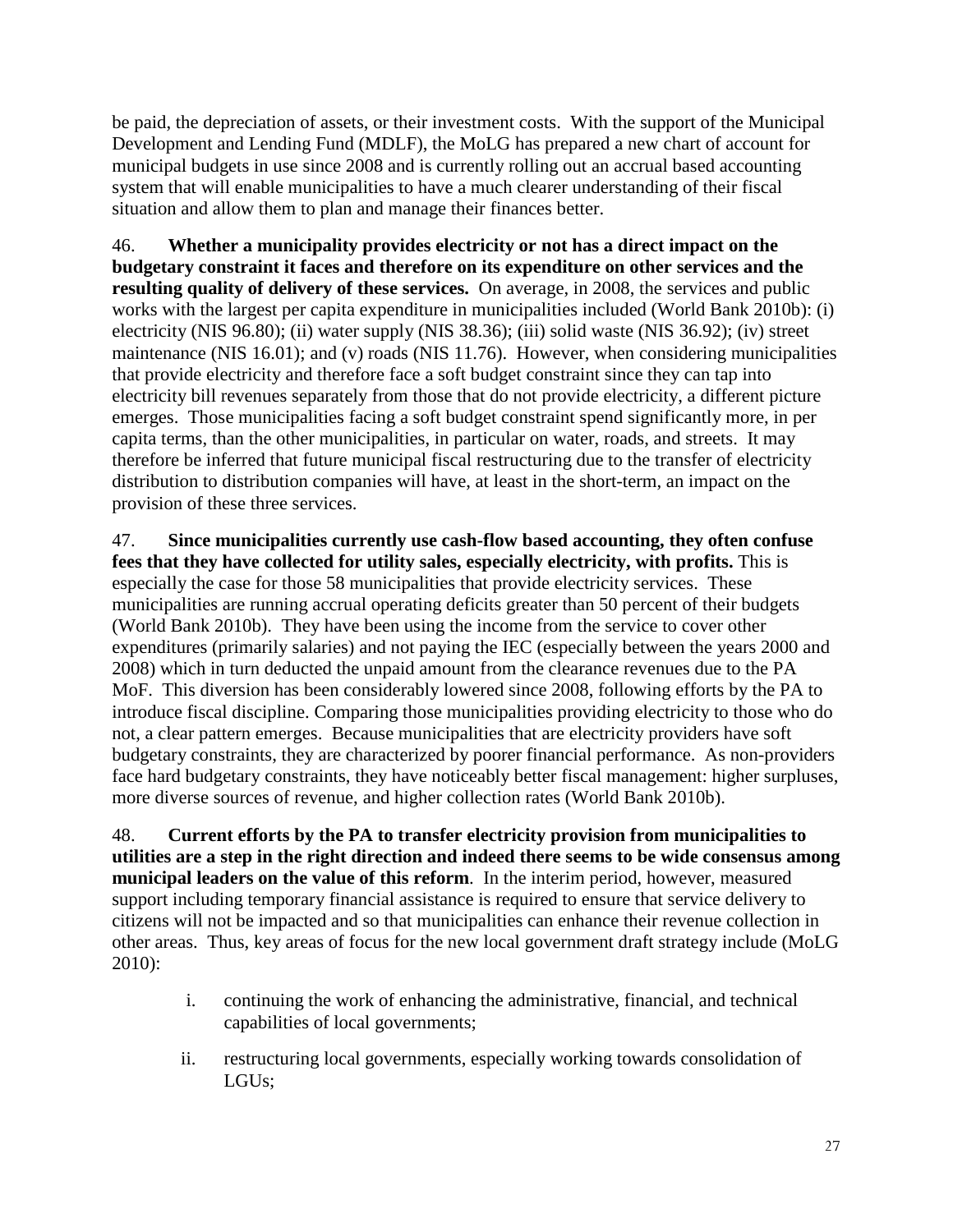- iii. improving the legal framework and institutional structure of local governments; and
- iv. enhancing revenues of local governments.

49. **Reform of the legal framework is necessary since it assigns the central government strong formal controls over the local governments even though local governments rely little on the central government in raising their revenues and delivering services**. The legal framework for municipalities (based primarily on the Law on Local Authorities of 1997) grants significant authorities to the central government, primarily the MoLG in its role as the sector regulatory agency, including provision for approvals of a wide range of activities ranging from planning, budgeting, and revenue raising activities. Local governments have little or no control over setting the base or the rates for their various taxes and service charges. The MoLG must approve all such fees and taxes before they are put into effect. There is also no provision in the law that requires local governments to set user fees at a level that covers the cost of service or addresses the possibility of local government solvency (UNDP 2004). The current draft local government strategy under review by the PA recognizes the tension between overemphasizing local governments' accountabilities to the central government versus to the citizens who have elected them (World Bank 2006). The draft strategy therefore sets gradual but deliberate moves towards decentralization as an important objective.

50. **The 1997 Law on Local Authorities also includes many provisions that remain unclear, such as the criteria for determining the functions and powers of LGUs or the resources that are allocated to them (UNDP 2009).** Thus far, little progress has been made on the reform of this Law, although the need for reform was recognized and set as an important goal by the MoLG since 2004. In part, this is due to a lack of a clear vision about the role, shape, and form local governments should take. Both enacted and planned amendments to the Law continue to reflect a clear centralizing (rather than decentralizing) attempt by the MoLG through increased financial oversight and control over LGUs and establishing LGU salary scales or approval of new appointments, as well as the authority of the Minister to dismiss elected local councils under certain conditions.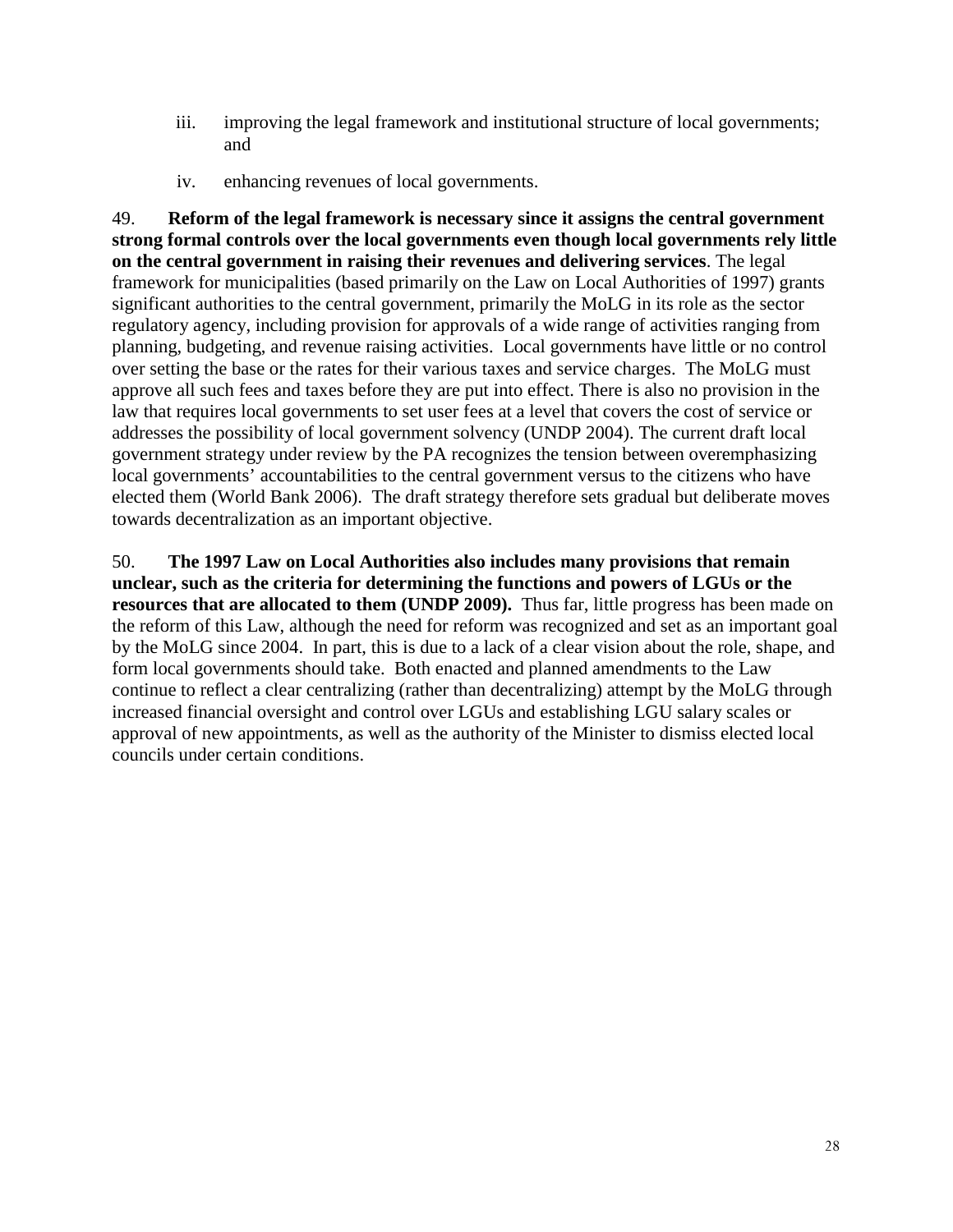# <span id="page-28-0"></span>Concluding Remarks

**51. The above discussion and analysis has documented the substantial progress made by the PA in implementing reforms in public financial management and fiscal strengthening while also acknowledging the need for significant further steps.** The goal is clear: a Palestinian state that can deliver services and economic prosperity to its population. By many measures, the PA is delivering on much of this promise at this stage already. Nonetheless, this is not the time for complacency. Instead, prioritization of and concerted action on reform measures is essential, and this report argues that strengthening the PA's fiscal position must rank high as a priority. This period therefore represents an opportunity for all parties – Palestinians, Israel, and the international community -- to rise to the challenge and ensure that the underpinnings of the future state are as solid as they can be.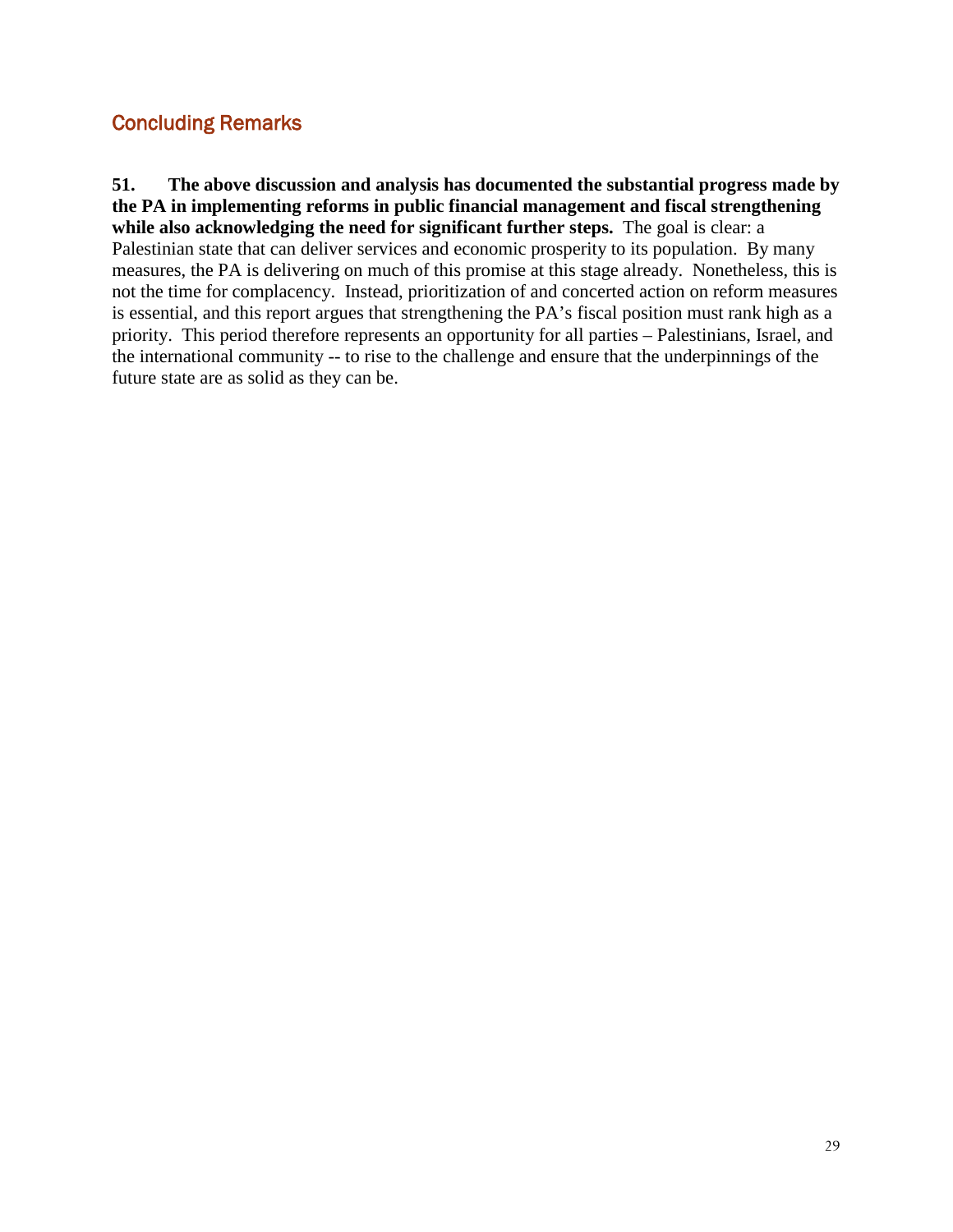# <span id="page-29-0"></span>References

Ministry of Local Government. March 2009. *Local Government Financial Policies.*

Ministry of Local Government. March 2010. *Cross-sectoral Strategy for Local Government and Administration*.

Municipal Development Lending Fund (MDLF) and Ministry of Local Government (MoLG). June 2009. *Municipal Restructuring: Policy Framework and Implementation Strategy for Amalgamation of Local Councils in Palestine*.

Palestine Trade Center (PalTrade). 2010a. *Gaza Strip Crossings Bi-Monthly Monitoring Report, December 2009 – January 2010.*

Palestine Trade Center (PalTrade). 2010b. *One Year after the Military Operation: An Outlook on Gaza Strip Crossings and Damaged Industrial Establishments.*

Palestinian Authority. 2004. *Medium Term Development Plan: 2005-2007*, Ministry of Planning.

Palestinian Authority. 2007. *Palestinian Reform and Development Plan 2008-2010*.

Palestinian Authority. 2009. *Palestine: Ending the Occupation, Establishing the State -- Program of the Thirteenth Government.*

Palestinian Authority. 2010. *Palestine: Moving Forward – Priority Interventions for 2010*. Ministry of Planning and Administrative Development and Ministry of Finance.

Peace Now. March 2010. *Steep Rise in Construction at the Eve of the Freeze*. Available at http://www.peacenow.org.il/site/en/peace.asp?pi=61&docid=4598&pos=0

United Nations Development Programme (UNDP). 2004. *Support to Local Government Reform Project: Diagnostic Report*. Programme of Assistance to the Palestinian People (PAPP).

United Nations Development Programme (UNDP). June 2009. *Update of Diagnostic Report for the Local Governance System in the Occupied Palestinian Territory*.

United Nations Office for the Coordination of Humanitarian Affairs – occupied Palestinian territory (UN OCHA oPt). February 2010. *The Humanitarian Monitor*. Available at http://www.ochaopt.org/documents/ocha\_opt\_the\_humanitarian\_monitor\_2010\_02\_15\_english.p df

World Bank. 2003. *West Bank and Gaza – Pensions in Palestine: Reform in a Context of Unrest*, Volume I: Main Report, Human Development Group, Middle East and North Africa Region.

World Bank. 2004a*. Project Appraisal Document on a Proposed Trust Fund Grant in the Amount of USD10.0 million Equivalent to the West Bank and Gaza for a Social Safety Net Reform Project*, Human Development Sector, Middle East and North Africa Region.